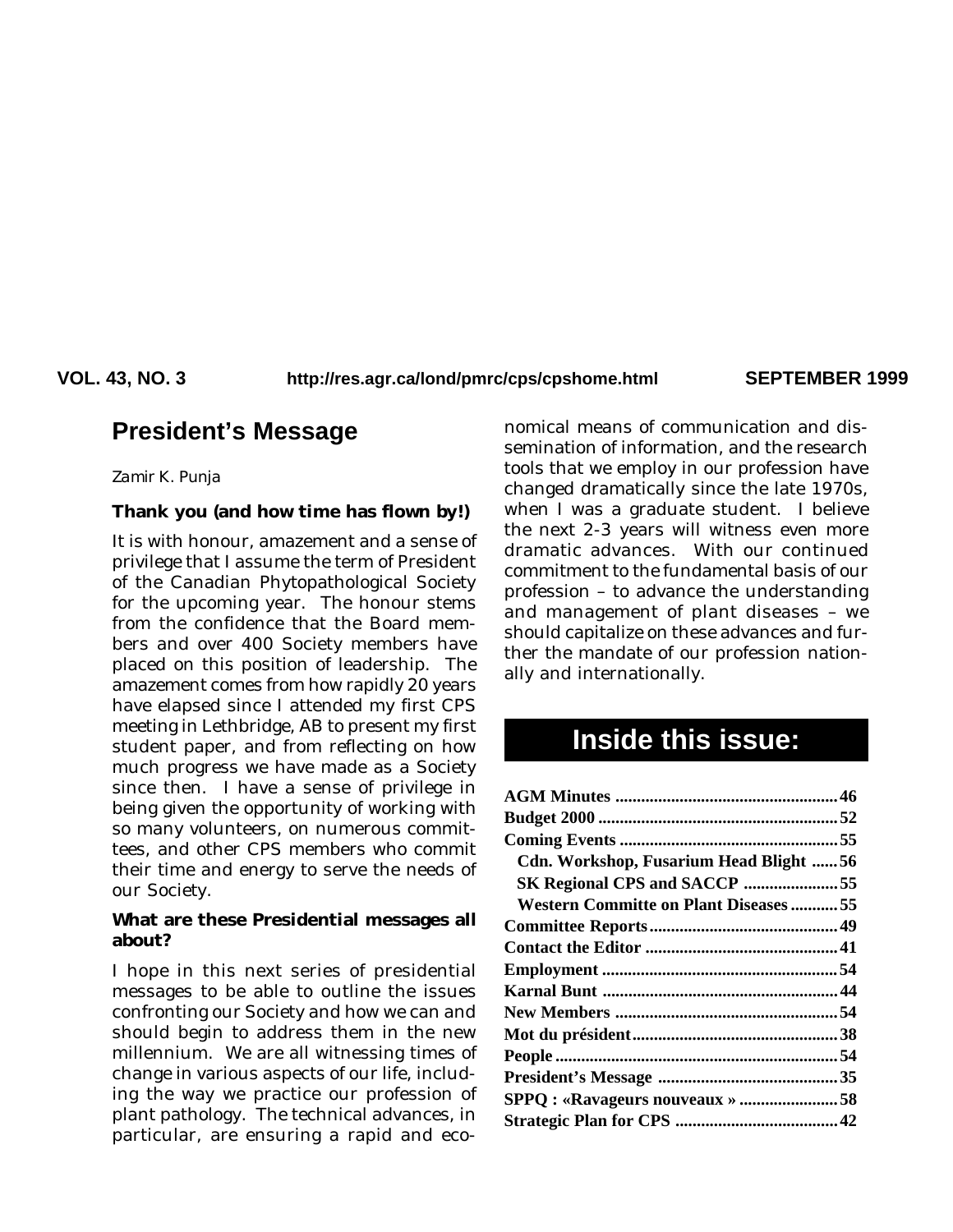### **The role of committees (for you!)**

Committees have always played a major role in our Society and their success is predicated by the spirit of volunteerism and commitment of its individual members. If you have ever wondered how you could assist the Society, join a Committee! Committee membership can result in long-term friendships and there are some enjoy-

able social aspects as well. For a listing of the current committees, please refer to the CPS Directory or the June, 1999 issue of the *CPS•SCP News*.

# **Our future direction (and health)**

The future direction of the Society has to be carefully mapped and a strategic 5-year plan developed

*Un étudiant diplômé, 21 ans avant la présidence 21 years preceding the presidency - a graduate student*

to guide the Society along its mapped course. Ron Howard has graciously agreed to chair the Strategic Planning Committee of CPS and provide a progress report by the next annual meeting in June, 2000. Those of you that are also members of APS will note that the August, 1999 issue of *Phytopathology News* contains a Strategic Plan for APS, which took 2 years to develop. Study this plan carefully and let's try and formulate ideas for CPS – please pass these on to Ron Howard and his committee for consideration.

# **Our objectives (for the next year)**

The specific goals that the Board and I want to address in the coming year deal with enhancing visibility of CPS and ensuring our security and success as a Society and a profession.

### 1) Increasing Membership

I believe there is a very real possibility that the CPS membership can reach 500 in the coming year! With the assistance of Vikram Bisht and with your help, we can achieve this goal. There are several reasons why an increase in membership can directly benefit CPS: it provides revenues from which



*Président de la SCP pour 1999, Zamir K. Punja The 1999 CPS President*

to operate, it increases the outreach of our profession, and it enhances our potential to recognize Fellows of the Society. With regard to the latter, our Constitution has set a 5% limit on the ratio of Fellows to the total membership, *i.e.* a limit of 20 Fellows for 400 members. There are several individuals that deserve consideration

for CPS Fellow – by increasing our membership to 500, we can duly recognize an additional 5 individuals. Please make every effort to identify those plant pathologists in Canada and elsewhere and encourage them to join the CPS. Send a letter of invitation and a membership form to one of your colleagues today!

#### 2) Enhancing our journal

With the take-over of the *CJPP* by NRC Press, we have now achieved an on-time publication schedule and continue to produce a high-quality and relevant journal. I remember sending in my first publication to *CJPP* in 1978 and hearing concerns then about whether a small society such as ours could maintain its own journal and whether it would survive. When I approached Dick Stace-Smith about this, his response was: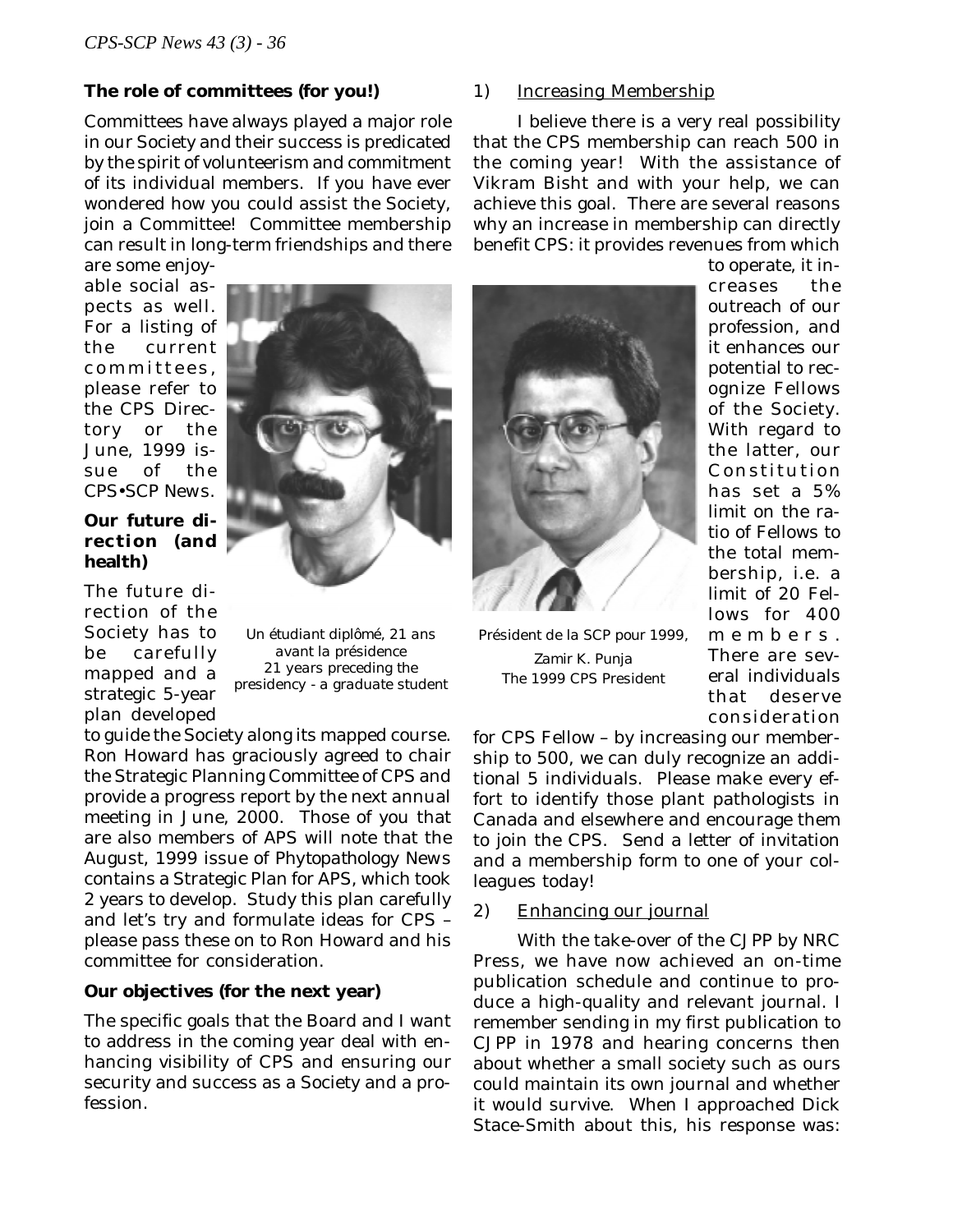

# *Beyond the words Au-delà des mots*

A translation service for your technical and scientific documents specifically in the field of biological sciences Un service de traduction pour vos documents techniques et scientifiques dans le domaine des sciences biologiques

# **Les Traductions scientifiques PaRi**

Jean-Guy Parent, Ph.D. Claude Richard, Ph.D.

1906, rue Notre-Dame, L'Ancienne-Lorette (Québec) G2E 3C9 418-656-0050 418-872-6025 Fax : 418-656-6750 Internet : pari@mediom.qc.ca

"If people continue to do what you are doing – submitting their manuscripts to the journal, we will indeed survive and grow". After passing its 20th anniversary, the *CJPP* continues to attract manuscripts of substantial quality. Our goal now should be to increase its impact and rating, and encourage our members to submit their research papers.

We have begun a series of "Special Topics" articles in the journal, and I have invited the Immediate Past-President(s) for the current and all subsequent years to review and reflect on their research programs and prepare a paper for the January-March issue of the journal. The Board and the Journal Improvement Committee are currently also reviewing issues relating to publication of the *CJPP* on-line on the Web. This is an exciting opportunity and could further speed up and enhance the distribution and impact of our journal in the near future.

# 3) The CPS Website and News

Through the initial efforts of Rick Reeleder, the CPS website is up and running and continues to grow and evolve. I have asked Greg Boland, incoming Vice President, to review how the website could be further enhanced and to consider the types of information packages that could be linked to it. In the coming year, the website will continue to be an important means of dissemination of information, through which the *CPS•SCP News,* the *CJPP*, and other important items can be made available to CPS members.

David Kaminski and Jim Menzies continue to work toward enhancing the newsletter and would welcome input and items for inclusion.

# 4) Marketing of CPS books

The CPS currently has 2 books – "Diseases of Field Crops in Canada" and "Diseases and Pests of Vegetable Crops in Canada" – available for sale to practitioners of plant health. These books generate revenues for the Society and help disseminate valuable information. The Information Products and Marketing Committee under the guidance of Mary-Ruth MacDonald is investigating ways to promote these books and further enhance their sales. One option may to be to provide DPVCC on a CD-ROM. Karen Bailey is preparing for revisions to DFCC in the near future. To promote these CPS books and also to enhance membership in our Society, I have asked each of our regional representatives to take an active role in these matters. With their assistance, we can achieve better outreach to our provincial members.

# 5) Future training of plant pathologists

A major issue that is rapidly looming on the horizon that we as a Society will have to address is the future prospects for training of plant pathology students in Canada. In a preliminary survey I conducted earlier this year, it was clear that while plant pathology training was taking place at several universities, recent and future faculty positions were not necessarily being replaced in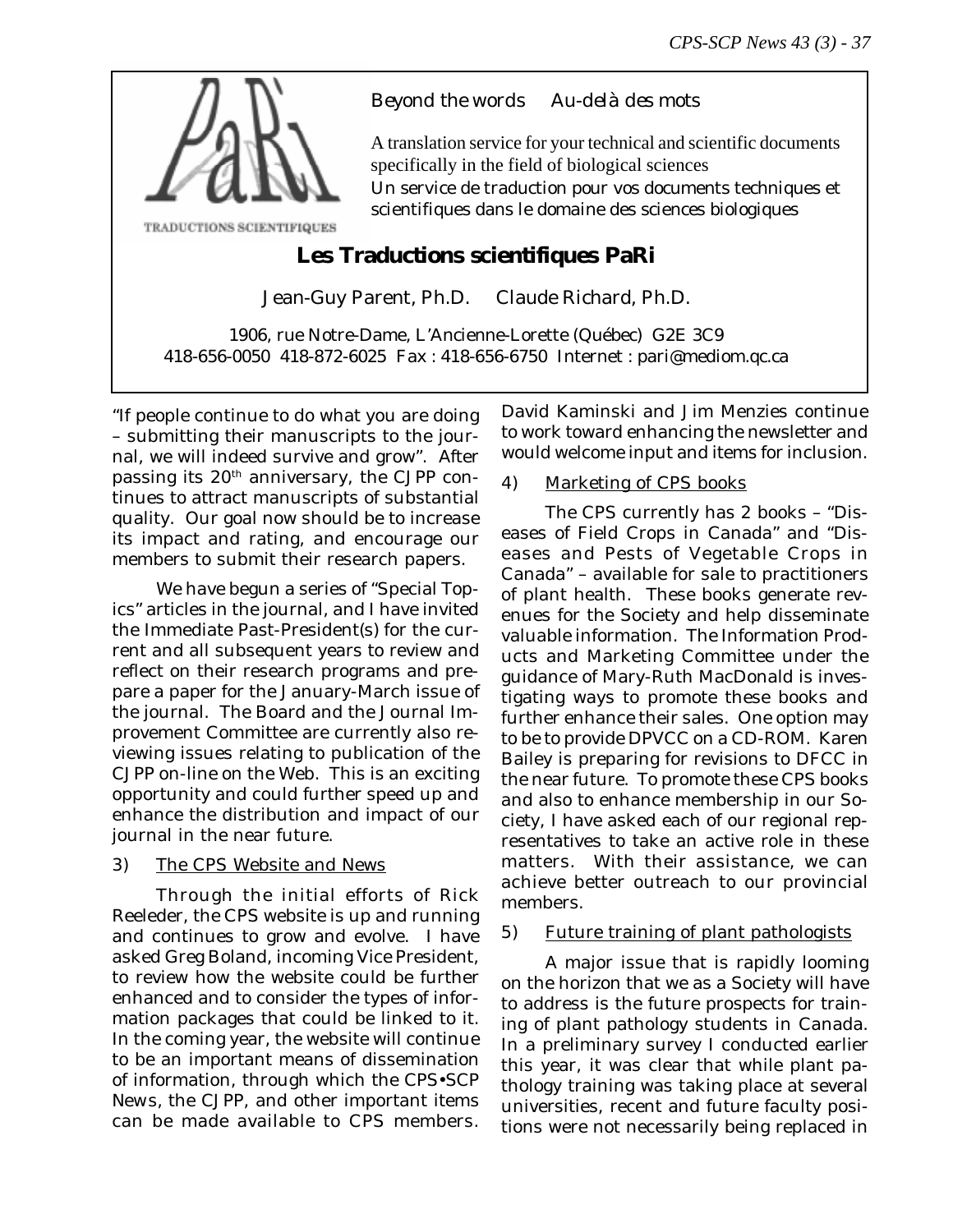plant pathology. It was clear, too, that graduate training was not taking place solely in the university environment, and that Agriculture Canada, Forestry Canada, and provincial ministries were playing an increasingly important role in student training. The question on hand is: "What are the future prospects for training of plant pathologists in Canada?" I have asked Roger Rimmer, President-Elect, and Chair of the Science Policy Committee to address this issue and prepare a position paper that the CPS could use to draw attention to an issue that can impinge upon our future.

# 6) Enhancing interaction and outreach

As a Society comprised of plant pathologists that seek to understand and manage plant diseases, we all recognize the value of partnerships between academic, government, industry and international scientists, as well as the public sector. To further this mandate, George Lazarovits had initiated an effort to enhance industry participation at our regional and national meetings. The resulting Industry Relations Committee, currently chaired by Tony Sturz, will address issues relating to how we can foster stronger relations with the industry sector. The International Co-operation Committee, chaired by Jalpa Tewari, will seek to forge relationships with our international colleagues. The Future Meetings Committee will attempt to select appropriate venues for our annual meetings that allow for joint meetings with other Societies. The Education and Public Awareness Committee has a mandate to provide information of relevance to schools and the public to enhance their appreciation of plant pathology. The CPS meeting next year will be held jointly with the APS – Pacific Division in Victoria in June, 2000. The theme for the meeting is "Working Together – For Healthier Plants", a relevant theme that will become increasingly important in the years ahead.

# 7) Acknowledging the contributors

The members of the Board, Standing Committees, Subject Matter Committees, *Ad Hoc* Committees, our regional representatives, editors of the *CPS•SCP News* and *CJPP*,

as well as CPDS Co-ordinator, and the Local Arrangements Committee, probably represent a group of close to 100 individuals that make the functioning of CPS what it is today. While each and every one has commitments to research, education, administration and other responsibilities, they find the time to contribute. To all of you – THANK YOU. To our Sustaining Associate members and sponsors of the annual meeting – THANK YOU. And to all of our members for their continued support – THANK YOU. I wish all of you the very best for the year 2000 and beyond and look forward to communicating with you in the next issue of *CPS•SCP News*.

# **Mot du président**

# *Zamir K. Punja*

# **Merci (comme le temps a passé vite !)**

C'est pour moi un honneur, une stupéfaction et un privilège d'assumer les tâches de président de la Société canadienne de phytopathologie pour la prochaine année. L'honneur est dû à la confiance qu'ont les membres du Conseil d'administration et les 400 membres et plus de la Société dans ce poste de leader. La stupéfaction est due à la rapidité avec laquelle le temps s'est écoulé depuis que j'ai assisté à mon premier congrès de la SCP à Lethbridge, AB, il y a 20 ans pour présenter ma première communication étudiante et à l'immense progrès qu'a accompli la Société depuis. Je me sens privilégié d'avoir la possibilité de travailler sur de nombreux comités avec tant de volontaires et avec d'autres membres de la Société qui consacrent temps et énergie pour la servir.

# **Pourquoi des messages présidentiels ?**

J'espère que la prochaine série de Mots du président pourra définir les défis qu'aura à relever notre Société et de quelle façon nous pourrons et nous devrons commencer à nous y attaquer en ce début de nouveau millénaire. Nous sommes tous témoins des changements qui s'opèrent dans différentes facettes de notre vie, y compris dans les façons que nous pratiquons la profession de phytopathologiste. En particulier, les progrès techniques permettent de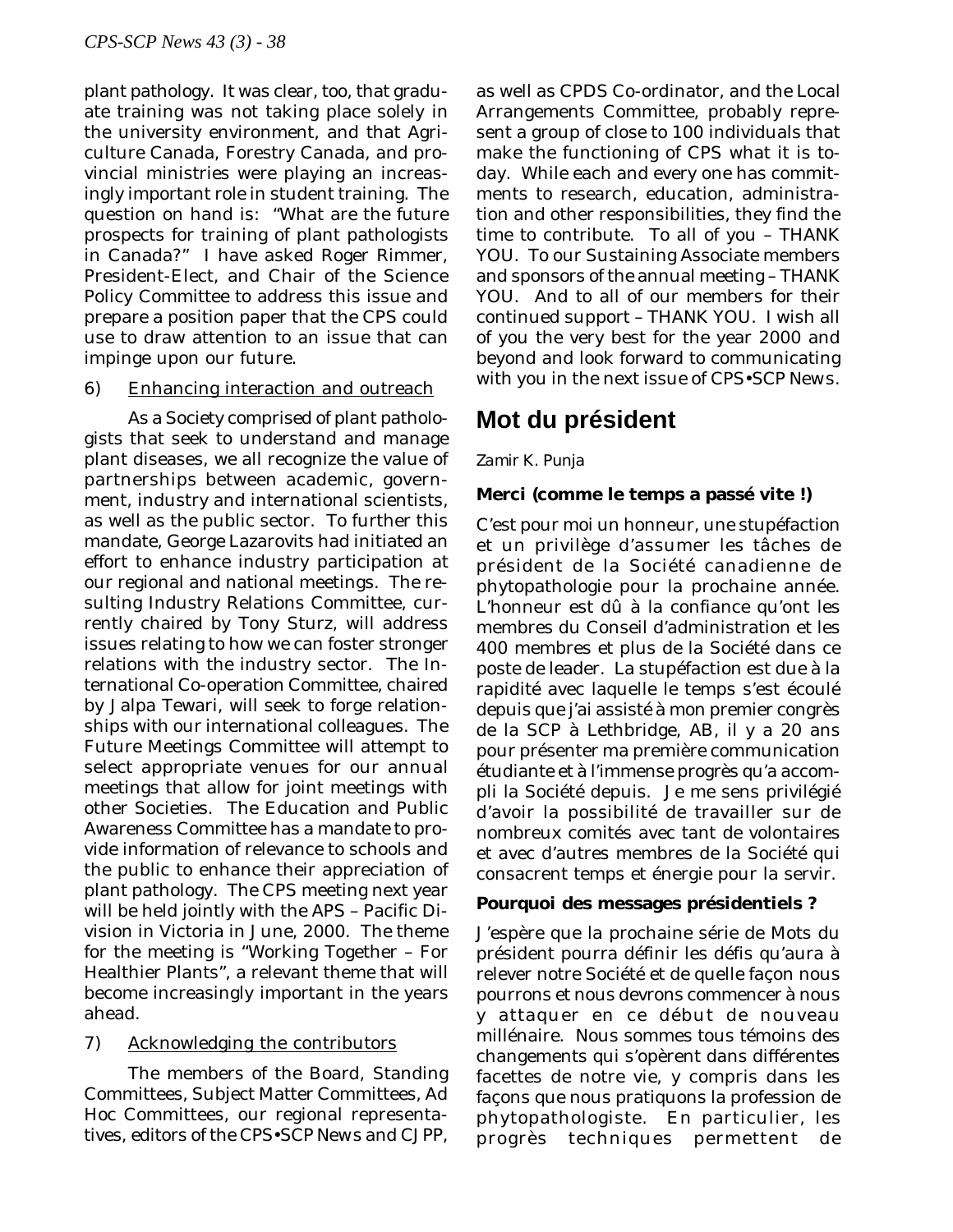communiquer et de disséminer l'information rapidement et de façon économique, et les outils de recherche que nous utilisons dans le cadre de notre profession ont changé de façon marquée depuis la fin des années 1970, époque où j'étais étudiant diplômé. Je crois que nous assisterons à des progrès encore plus marqués dans les 2 à 3 ans à venir. Étant donné notre engagement permanent envers les fondements de notre profession – progresser dans la compréhension et la gestion les maladies des plantes – nous devrions bâtir à partir des progrès et étendre le mandat de notre profession aux niveaux national et international.

# **Le rôle des comités (à votre intention !)**

Les comités ont toujours joué un rôle important dans notre Société, et leur succès dépend du volontariat et de l'engagement de chacun de leurs

membres. Si vous vous êtes déjà demandé comment aider la Société, devenez membre d'un comité ! Le fait de siéger à un comité peut déboucher sur des amitiés durables et comporte aussi une certaine part de « social » fort intéressante. La liste des comités actuels a été publiée dans le Bottin de la SCP et dans le numéro de juin 1999 du *CPS•SCP News*.

# **Notre orientation future (et santé)**

L'orientation future de la Société doit être soigneusement planifiée et un plan stratégique quinquennal a été soigneusement développé pour guider la Société et l'aider à garder le cap. Ron Howard a gracieusement accepté de présider le Comité du plan stratégique de la SCP et de rédiger un plan préliminaire en temps pour la prochaine assemblée annuelle de juin 2000. Ceux qui sont aussi membres de l'APS noteront que le numéro d'août 1999 du *Phytopathology News* contient, pour l'APS, un plan stratégique qu'on a mis 2 ans à développer. Examinez attentivement ce plan et essayez de trouver des idées pour la SCP s'il vous plaît, transmettez-les à Ron Howard et à son comité pour examen.

# **Nos objectifs (pour la prochaine année)**

Pour la prochaine année, le Conseil d'administration et moi avons des buts spécifiques qui visent à améliorer la visibilité de la SCP et assurer notre sécurité et notre réussite en tant que société et en tant que profession.

# 1) Augmenter le nombre de membres

Je crois très probable que le nombre de membres de la SCP atteigne 500 membres dans l'année qui vient. Avec l'aide de Vikram Bisht et grâce à votre participation, nous pouvons atteindre ce but. Une augmentation du nombre de membres est avantageuse

*« Étant donné notre engagement permanent envers les fondements de notre profession – progresser dans la compréhension et la gestion les maladies des plantes – nous devrions bâtir à partir des progrès et étendre le mandat de notre profession . . . »*

pour la SCP pour plusieurs raisons: c'est une source de revenus pour le fonctionnement, elle accroît le rayonnement de notre profession, et elle donne la possibilité de

reconnaître un plus grand nombre de membres associés. En ce qui concerne cette dernière catégorie de membres, notre constitution nous permet d'avoir des membres associés jusqu'à un maximum de 5 % du nombre total d'adhérents, *i.e.* un maximum de 20 membres associés pour 400 membres. Plusieurs individus mériteraient d'être considérés pour une nomination comme membre honoraire — en augmentant à 500 le nombre de membres, nous pourrions dûment en reconnaître 5 de plus. Vous êtes priés de faire tous les efforts nécessaires pour encourager des pathologistes canadiens et étrangers à joindre la SCP. Dès aujourd'hui, envoyez à un de vos collègues une lettre d'invitation et un formulaire de demande d'adhésion !

# 2) Mettre notre revue en valeur

À la suite de du transfert de la production de la revue aux Presses du CNR, nous pouvons respecter notre calendrier de publication et continuer à produire une revue pertinente et de haute qualité. Je me souviens qu'à l'époque où j'ai soumis mon premier manuscrit à la *RCP* en 1978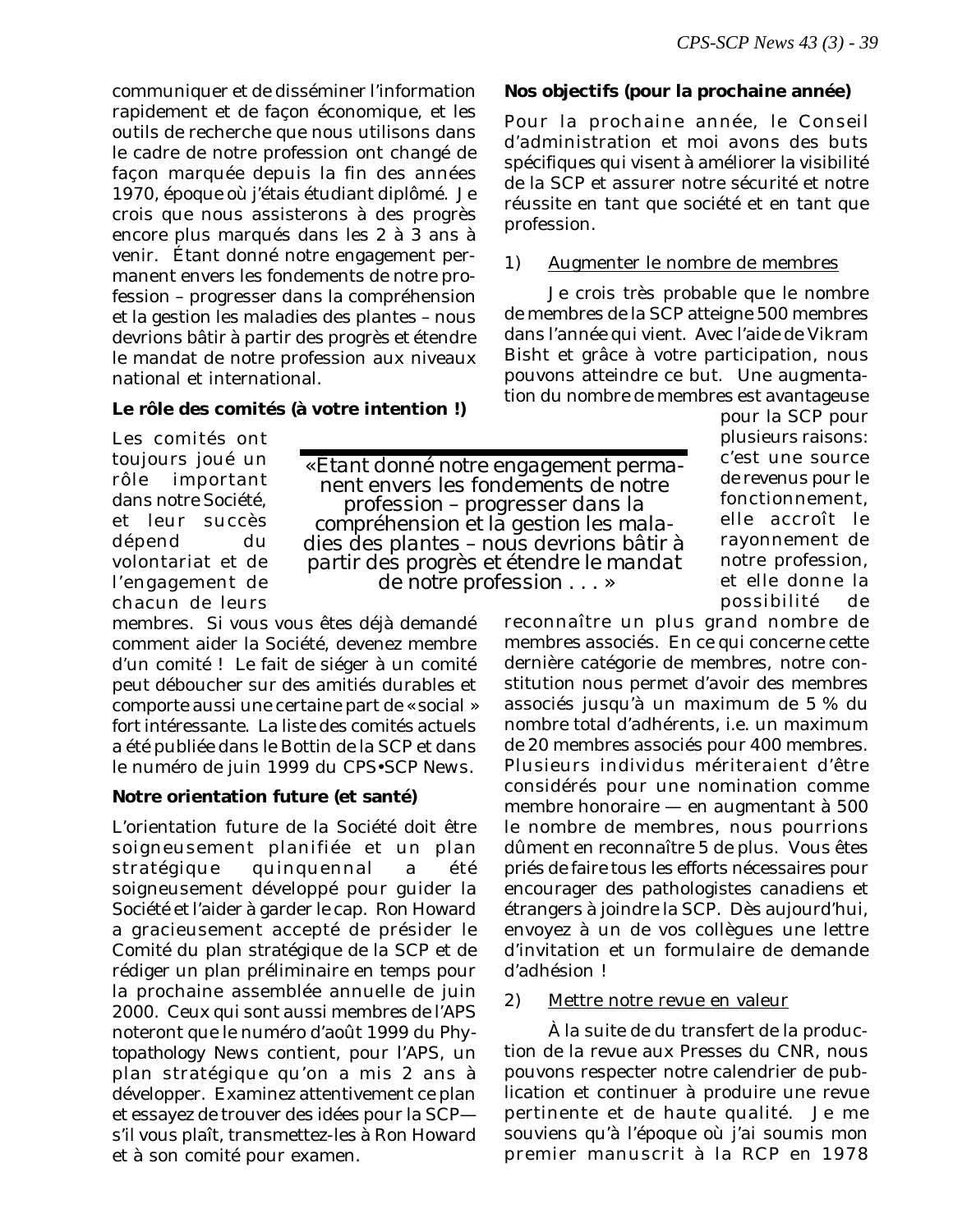j'entendais des commentaires concernant des craintes au sujet de la capacité, pour une petite société comme la nôtre, à maintenir sa propre revue, et au sujet de sa survie. Lorsque j'ai discuté de ce sujet avec Dick Stace-Smith, il m'a répondu : « Si les gens continuent à faire ce qu'ils font – soumettre leurs manuscrits à la Revue, nous survivrons sûrement et nous grossirons ». Après 20 ans d'existence, la *RCP* continue à recevoir des manuscrits de grande qualité. Notre but maintenant consiste à augmenter son impact et sa cote, et à encourager nos membres à y soumettre leurs manuscrits de recherche. Nous avons lancé une série d'articles traitant de « Sujets spéciaux » et nous avons invité le président sortant actuel et tous les suivants à faire le point et à commenter leur programme de recherche et à présenter à la revue un manuscrit à paraître dans le numéro de janvier-mars. Le Conseil d'administration et le Comité pour l'amélioration de la revue examinent présentement des scénarios en vue de la publication en ligne de la *RCP* sur le web. C'est une possibilité très excitante qui pourrait accélérer et augmenter la distribution et l'impact de la Revue à court terme.

# 3) Le site web et le bulletin de la SCP

Grâce aux efforts initiaux de Rick Reeleder, le site web de la SCP a pu voir le jour, être mis sur l'Internet et continuer à grandir et évoluer. J'ai demandé à Greg Boland, le nouveau vice-président, de trouver des moyens pour continuer à améliorer le site web et de déterminer les types de progiciels d'information qui pourraient y être associés. Dans la prochaine année, le site web continuera à être un important moyen de communication de l'information par lequel de *CPS-SCP News*, la *RCP* et d'autres importants éléments peuvent être mis à la disposition des membres de la SCP. David Kaminski et Jim Menzies continuent à travailler à l'amélioration du bulletin et accueilleront avec enthousiasme les commentaires et articles.

# 4) La commercialisation des livres de la **SCP**

La SCP vend présentement 2 livres pour les praticiens de la santé des plantes, *Diseases of Field Crops in Canada* et *Maladies et ravageurs des cultures légumières au Canada*. Ces livres génèrent des revenus pour la Société et aident à la dissémination de précieuses informations. Sous la gouverne de Mary-Ruth MacDonald, le Comité d'information sur les produits et de commercialisation examine les façons de promouvoir ces livres et d'en augmenter les ventes. Une possibilité serait d'offrir *Maladies et ravageurs des cultures légumières* sur CD-ROM. Karen Bailey se prépare à faire la prochaine révision de DFCC. J'ai demandé à tous nos représentants régionaux de faire la promotion des livres de la SCP et de tenter d'augmenter le nombre de membres de notre Société. Avec leur aide, nous pouvons mieux rejoindre nos membres provinciaux.

# 5) La formation des futurs phytopathologistes

Il y a une question importante qui se pointe rapidement à l'horizon pour la Société ; il s'agit des perspectives pour la formation d'étudiants en phytopathologie au Canada. Lors d'un tour d'horizon que j'ai fait plus tôt cette année, il était évident que bien que de la formation en phytopathologie était donnée dans plusieurs universités, les nouveaux et futurs postes n'étaient pas nécessairement comblés par des phytopathologistes. Il était aussi bien évident que la formation de deuxième et troisième cycle ne se faisait pas uniquement dans un environnement universitaire, mais que des rôles importants étaient joués par Agriculture et Agroalimentaire Canada, Forêts Canada et les ministères provinciaux. La question qui vient immédiatement à l'esprit est : « Quelles sont les perspectives pour la formation des phytopathologistes au Canada ? » J'ai demandé à Roger Rimmer, président élu et président du Comité de la politique scientifique de s'occuper de cette question et de préparer un document sur la position de la SCP qui pourrait ensuite servir pour attirer l'attention sur un aspect qui peut influencer notre avenir.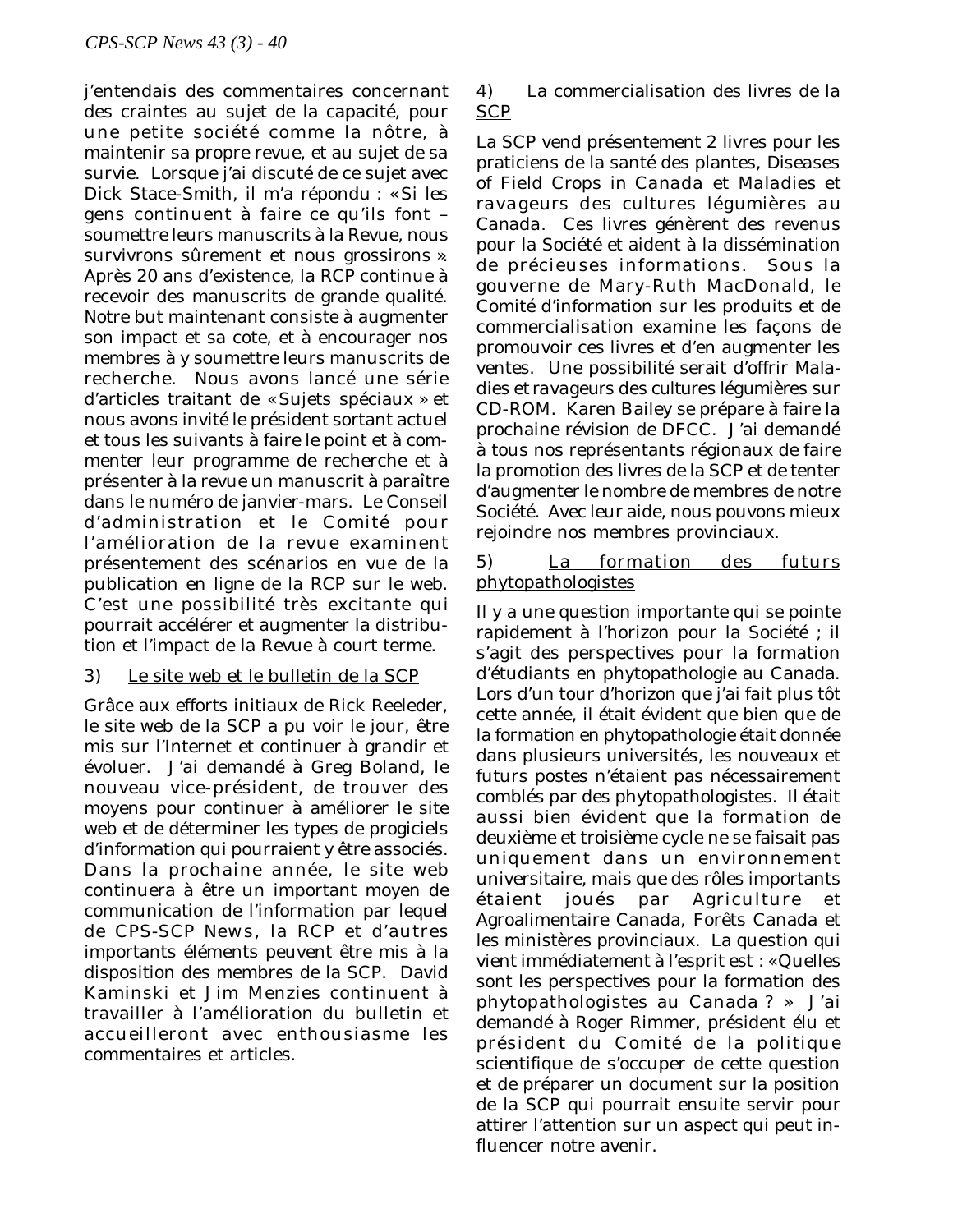6) Améliorer les interactions et les contacts

En tant que société constituée de phytopathologistes voués à la compréhension et à la gestion des maladies des plantes, nous reconnaissons tous la valeur du partenariat entre les universitaires et les scientifiques des gouvernements et des entreprises privées à une échelle nationale aussi bien qu'internationale. Pour assurer la progression de ce partenariat, George Lazarovits a entrepris des actions pour améliorer la participation de l'entreprise privée lors de nos réunions régionales et nationales. Le Comité des relations avec l'industrie qui en a résulté, actuellement présidé par Tony Sturz, s'occupera des moyens nécessaires pour renforcer nos relations avec le secteur privé. Le Comité des relations internationales, présidé par Jalpa Tewari, verra à forger des liens avec nos collègues de par le monde. Le Comité des futurs congrès tentera de sélectionner les sites appropriés pour nos réunions annuelles qui permettraient de faire des réunions conjointes avec d'autres sociétés. Le Comité d'éducation et de sensibilisation du public a le mandat de fournir de l'information pertinente aux écoles et au public pour améliorer leurs connaissances de la phytopathologie. La prochaine réunion annuelle de la SCP se tiendra à Victoria, conjointement avec la division Pacifique de l'APS, en juin de l'an 2000. Le thème de cette réunion est « Travaillons ensemble – Pour des plantes plus saines », un thème approprié dont l'importance s'accentuera avec les années.

# 7) Remercier les collaborateurs

Les membres du Conseil d'administration, des comités permanents ou ceux qui ont été créés pour des aspects particuliers, des comités ad hoc, nos représentants régionaux, les rédacteurs du *CPS-SCP News* et de la *RCP*, de même que le coordonnateur de l'*Inventaire canadien des maladies des plantes* et les comités locaux d'organisation représentent un groupe de près de 100 personnes qui assure le fonctionnement de la SCP d'aujourd'hui. Bien que chacun

d'entre eux ait des obligations de recherche, d'enseignement ou d'administration, ou encore d'autres responsabilités, ils trouvent le temps de collaborer. À vous tous – MERCI ! À nos membres de soutien et aux commanditaires de nos réunions annuelles – MERCI ! Et à tous nos membres pour leur appui constant – MERCI ! Je vous souhaite tous la meilleure année 2000 et j'ai hâte de communiquer à nouveau avec vous dans le prochain numéro du *CPS-SCP News*.

# Contact the Editor

| E-mail: | cps-news@home.com |
|---------|-------------------|
| phone:  | $(306)$ 934-1088  |
| FAX:    | $(306)$ 652-2708  |

# 702 Lansdowne Ave. Saskatoon, SK S7N 1E5

*This is undoubtedly the fattest issue that I have had to assemble in my tenure as editor. It is sadly lacking in pictures but for the priceless images of our new president. Thanks, Zamir, for agreeing to go along with my idea. You're a good sport.*

*My sincere apologies to Jean-Guy and Claude for failing to look at a proof of the last issue and missing the screwup in their ad for PaRi. I hope you appreciate that I was the victim of my own neglect since there were diacritcal marks in my remarks, too.*

*Here now for your entertainment, you who read this far, is another rendition of "My Favorite Things" that I heard on CBC radio one day. It's the brainchild of Brian Baldwin who operates a phone-in Gardenline at the University of Saskatchewan. I wish he could sing it for you.*

> Black spots on roses with fungal conditions, Trees struck by lightning in need of physicians, Lawns full of mushrooms all growing in rings! These are a few of my favourite things.

Vascular blockages, spores by the oodles, Slime flux and slime mould and shits left by poodles, Virus-gorged aphids that finally sprout wings!

These are a few of my favourite things.

Borers in birches and frost cracks in ashes, Winter-burned cedars and pesticide splashes, Silver-leafed apple trees dying in springs! These are a few of my favourite things.

Irish late blights, Frosty June nights, Leave you feeling sad. Just phone me and ask for some garden advice, And soon you won't feel so bad!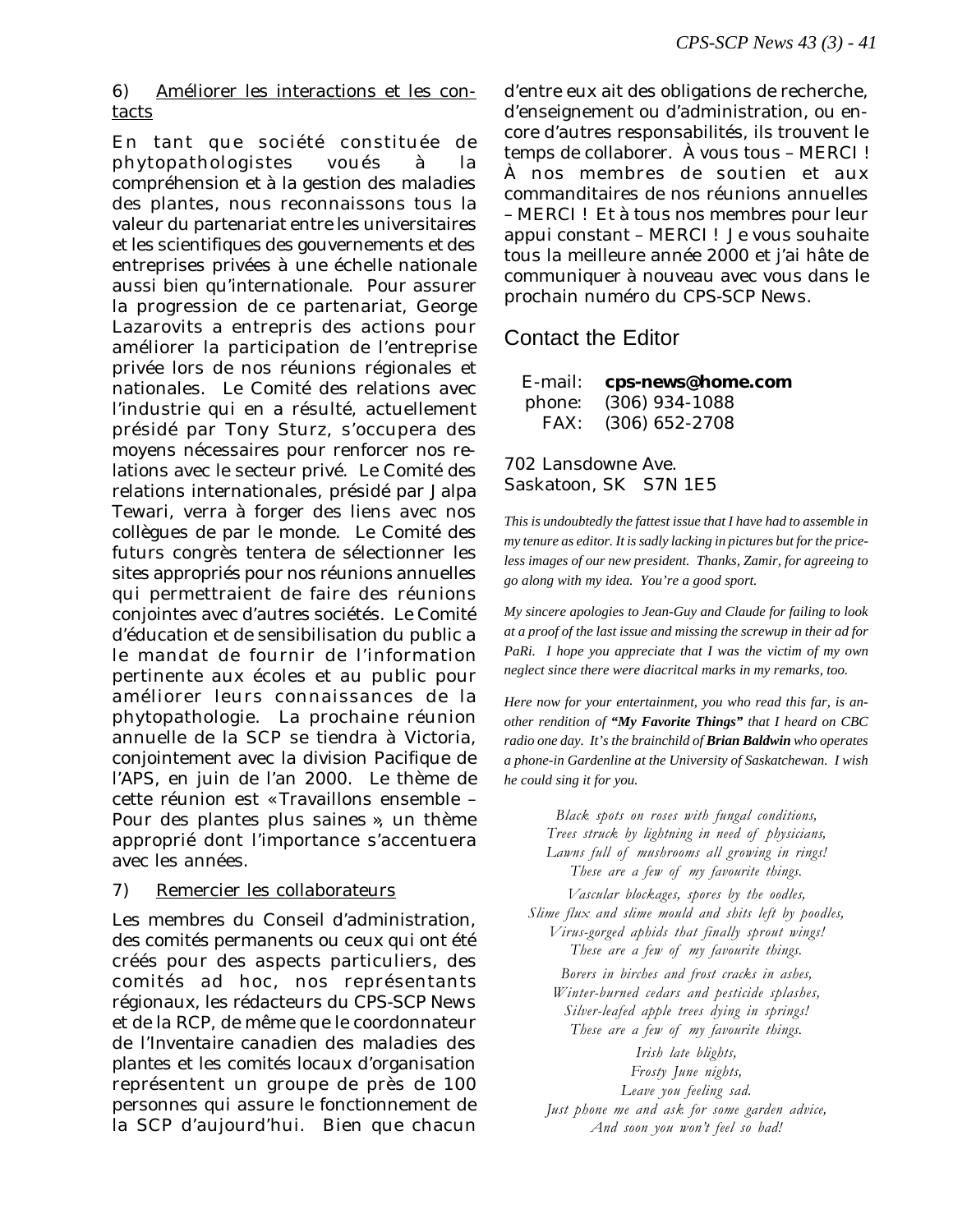# Towards a Strategic Plan for the Canadian Phytopathological Society

### **Background**

The Canadian Phytopathological Society/La Société Canadienne de Phytopathologie is about to enter a new millennium and with it another challenging and eventful period in its history. Up to now, the CPS/SCP has functioned without a comprehensive long-range plan to guide its future operations. The objectives, structure and operational procedures for the Society are outlined in its constitution and bylaws, and a Five-Year Plan was written in 1994 to guide the Society's administration. In order to continue playing a leadership role on the Canadian plant pathology scene, the CPS/SCP needs to embark on a process of strategic planning to insure that it remains relevant to its members, financially viable, and able to deal with future challenges and opportunities.

### **Strategic Planning Defined**

Strategic planning is a continuous and systematic process where people or organizations make decisions about intended future outcomes, how these outcomes are to be accomplished, and how success is measured and evaluated. Direction is pursued by implementing associated action plans, including multi-level goals, objectives, time lines and responsibilities. Strategic planning is an organization-wide process that depends upon grassroots input and support for its success.

### **Strategic Planning Overview**

Strategic planning consists of a series of steps, which can be summarized as follows:

- Agree on a strategic planning process
- Identify organizational mandates
- **n** Define organizational vision, mission and values
- Assess the external environment (opportunities and risks)

Assess the internal environment (strengths and weaknesses)

Identify strategic issues facing the organization

Formulate goals and strategies to address the issues

Identify desirable outcomes (benchmarks) and ways to measure them

# Un plan stratégique pour La Société Canadienne de Phytopathologie

#### **Préambule**

La Société Canadienne de Phytopathologie/The Canadian Phytopathological Society est sur le point d'entrer dans un nouveau millénaire et par le fait même dans une ère nouvelle pleine de défis et d'évènements qui forgeront son histoire. Jusqu'à ce jour, la SCP/CPS a opéré sans le concours d'un plan global à long terme. Les objectifs, la structure et les méthodes de fonctionnement de la Société sont contenus dans sa constitution et ses règlements ainsi que dans un plan quinquennal rédigé en 1994 pour faciliter l'administration de la Société. Afin de continuer à exercer son leadership dans le domaine de la phytopathologie au Canada, la SCP/CPS doit amorcer un processus de planification stratégique pour s'assurer qu'elle demeure importante pour ses membres, financièrement viable, capable de relever de nouveaux défis et de saisir les occasions qui se présenteront.

#### **Définition de la planification stratégique**

La planification stratégique est un processus continu et systématique par lequel des personnes ou groupe de personnes prennent des décisions sur des résultats à atteindre, les moyens pour les atteindre, et la façon de mesurer et d'évaluer les succès obtenus. La direction établie est suivie en mettant en place des plans d'action qui comprennent des buts, des objectifs, des calendriers, et des responsabilités à plusieurs niveaux. La planification stratégique est un processus qui touche une organisation dans son ensemble et qui demande une implication et un soutien de la base pour réussir.

#### **Vue d'ensemble de la planification stratégique**

La planification stratégique est constituée d'une série d'étapes qui peuvent être résumées de la manière suivante :

S'entendre sur une procédure de planification stratégique

n Identifier les mandats de l'organisation

Définir une vision, une mission et les valeurs de l'organisation

n Évaluer l'environnement externe (possibilités et menaces)

n Évaluer l'environnement interne (forces et faiblesses)

Identifier les problèmes stratégiques auxquels doit faire face l'organisation

Formuler les buts et les stratégies pour résoudre ces problèmes

Identifier les résultats escomptés (références) et les moyens de les mesurer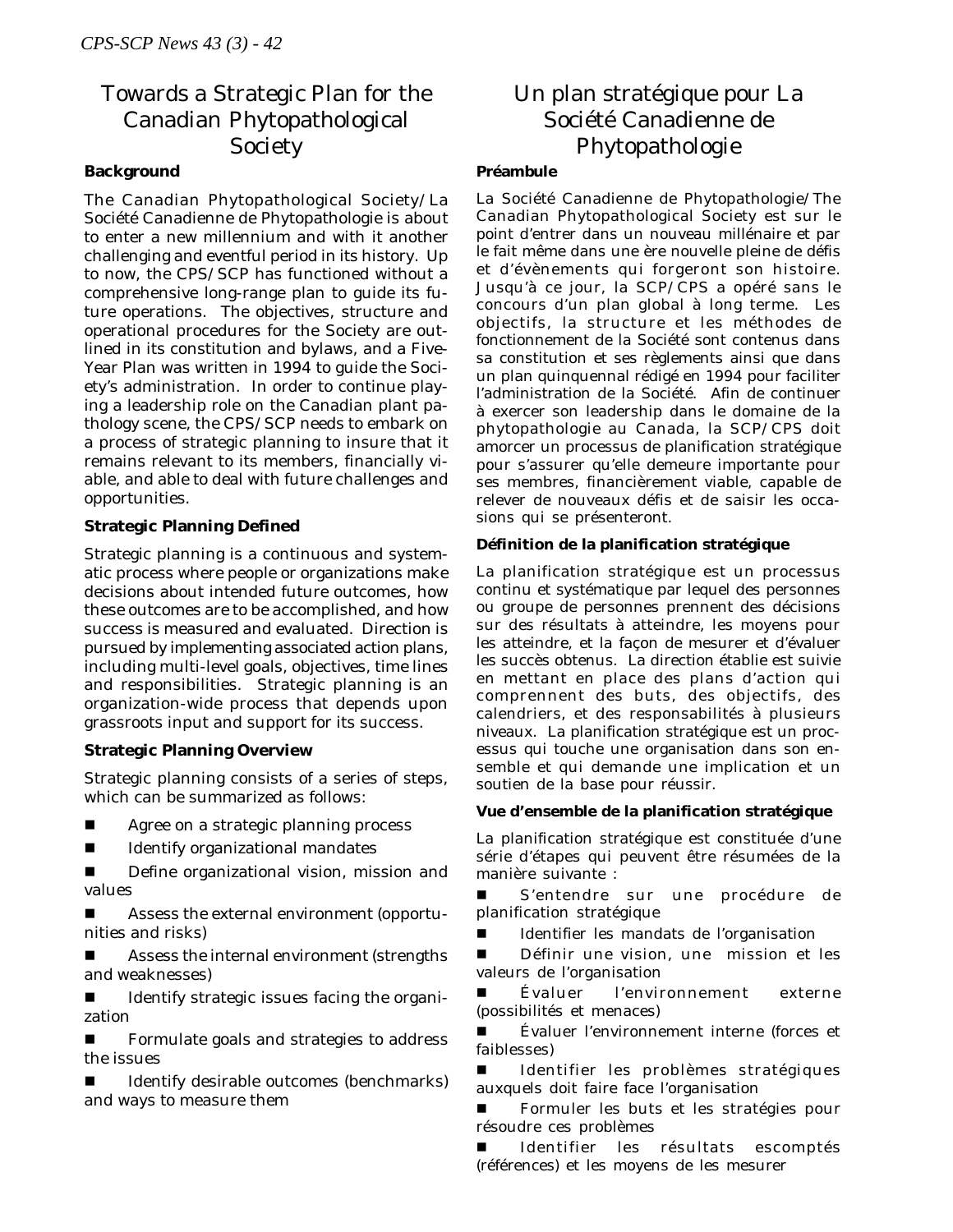### **The APS Model**

The American Phytopathological Society developed its first strategic plan in 1993 (*Phytopathology News* 28:2) and it served as the principal guide for APS growth and development in the years that followed. It consisted of vision and mission statements, some basic assumptions about the future, and three goals, each of which had multiple objectives. The APS undertook to develop a new strategic plan in 1998. President Lee Campbell appointed an *ad hoc* Strategic Planning Committee to draft a new plan for the period 1999-2003. The committee identified core competencies of the Society and developed a plan based on a new vision statement and four goals (*Phytopathology News* 32:10). The draft plan was reviewed by APS Council at its 1998 annual meeting and submitted to the membership for perusal. Based on comments received, a number of changes were made, including the addition of a fifth goal (*Phytopathology News* 33:8). Responsible units and targets were also added to the plan. An implementation plan was approved by APS Council at the 1999 annual meeting.

#### **The Future Course**

The CPS/SCP Board endorsed, in principle, the idea of developing a strategic plan during a conference call on June 29, 1999. Previously, the notion of developing a business plan had been considered, but, upon reflection, a strategic plan was deemed more appropriate. A strategic planning proposal was presented at the 1999 CPS/ SCP annual general meeting and was endorsed by the majority of members in attendance. The Governing Board appointed Ron Howard to chair a Strategic Plan Steering Committee with the mandate of developing a draft plan in time for presentation at the 2000 annual meeting in Victoria. Roger Rimmer, André Lévesque and Jim Menzies have already agreed to sit on this committee, but two or three more volunteers would be welcome. If you are up to this challenge, please contact Ron Howard, as soon as possible, at 403-362-1328 (phone), 403-362-1306 (fax), or ron.howard@agric.gov.ab.ca (e-mail).

#### **L'exemple de l'APS**

L'American Phytopathological Society a développé son premier plan stratégique en 1993 (*Phytopathology News* 28:2), qui a servi de guide principal pour la croissance et le développement de l'APS dans les années suivantes. Le plan était constitué d'énoncés de vision et de mission, de quelques hypothèses de base concernant le futur et de trois buts à objectifs multiples. L'APS a entrepris de développer un nouveau plan stratégique en 1998. Le président Lee Campbell a créé un comité *ad hoc*, le Comité de planification stratégique, dont le mandat était de dresser un nouveau plan pour la période 1999-2003. Le Comité a identifié les compétences majeures de la Société et a développé un plan qui repose sur un nouvel énoncé de vision et sur quatre buts (*Phytopathology News* 32:10). Le projet a été révisé par le Conseil de l'APS lors de l'Assemblée annuelle de 1998 et a été soumis aux membres pour une lecture attentive. À la suite des commentaires reçus, un certain nombre de changements ont été apportés, y compris l'ajout d'un cinquième but (*Phytopathology News* 33:8). De plus on identifia les unités responsables et les objectifs. La mise en place du plan fut approuvée par le Conseil de l'APS lors de l'Assemblée annuelle de 1999.

#### **La route à suivre**

Le 29 juin 1999, lors d'un appel conférence, le Conseil de la SCP/CPS a endossé en principe l'idée de développer un plan stratégique. Auparavant, l'idée de développer un plan d'affaires fut considérée, mais, après réflexion, un plan stratégique fut trouvé plus approprié. Un proposition de planification stratégique fut soumise lors de l'Assemblée générale annuelle 1999 de la SCP/ CPS et fut adoptée par une majorité des membres présents. Le Conseil d'administration désigna Ron Howard pour présider le Comité directeur du plan stratégique dont le mandat est de rédiger un plan préliminaire en temps pour être présenté à l'Assemblée annuelle de 2000 à Victoria. Roger Rimmer, André Lévesque et Jim Menzies ont déjà accepté de faire partie du comité, mais deux ou trois autres membres volontaires seraient les bienvenus. Si vous vous sentez d'attaque pour relever ce défi, n'hésitez pas à contacter Ron Howard le plus tôt possible au 403-362-1328 (téléphone), au 403-362-1306 (télécopieur), ou à ron.howard@agric.gov.ab.ca (courriel).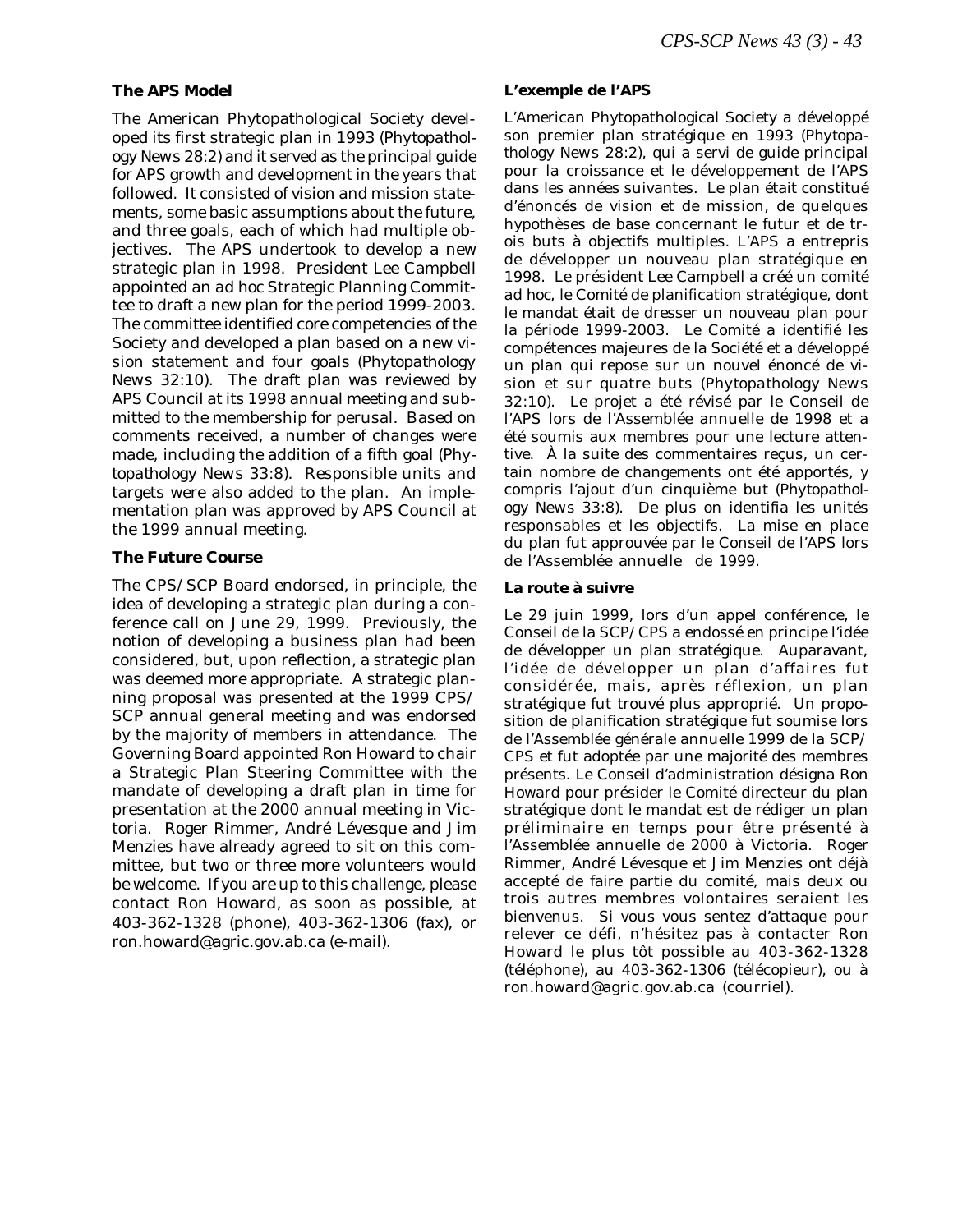# **Karnal Bunt: A Lesson in Plant Pathology Politics**

# *George Lazarovits*

The Plenary Session at this year's APS-CPS meeting successfully conveyed the formidable impact that plant diseases have on peoples' lives. At minimum, plant diseases cause loss of livelihood; at most, they result in loss of life. Neither aspect is trivial. In most instances the impacts of disease can be clearly defined. There are situations however, where pathology problems get complicated. The story of Karnal bunt (*Tilletia indica*) is one of those situations. This disease has become an issue of commercial and political significance and we may need to bring Solomon back to unravel all of its implications.

Norman Borlaugh, Glenn Anderson, and numerous others, set out to increase cereal production in underdeveloped countries such as India and Pakistan. These scientists increased yields of wheat by at least 2-3 fold, primarily through breeding. This global effort at increasing the food supply of undernourished countries came to be called the Green Revolution. A large part of the breeding program became located in Mexico, under the auspices of the International Maize and Wheat Improvement Ctr. (CIMMYT). Breeders from around the world came to CIMMYT to work on improving cereal varieties and this organization became one of the world's great depositories of germplasm for cereal breeding. Many US breeders used CIMMYT to speed up their breeding by taking wheat grown in the summer and planting it in Mexico during the winter. The potential for movement of cereal diseases to the US was always a concern. Since the early 1900's the US had imposed quarantine regulations against importation of cereals from areas where specific smut and bunt diseases occurred (flag smut and dwarf bunt). To avoid introduction of other diseases with breeder seed, Karnal bunt was added to the list in 1981. At the time the regulation was implemented, this disease was present only in India, Iraq, Pakistan, and Afghanistan. However, in 1982 Karnal bunt's presence was

confirmed in Mexico and because of the zero tolerance regulation, Mexican wheat became excluded from the US. US and Mexican scientists however, knew that this disease was present in Mexico since the 1970s and that it likely came in with breeding material from Pakistan or India. A cynic may say that an aspect of the legislation enacted by the US was to keep Mexican wheat out of the US market. Since the US government considered Karnal Bunt a potentially important disease, other wheat producing and importing countries (Russia, China, Canada, etc.) also imposed zero tolerance legislation. In March 1996, Karnal bunt teliospores were confirmed to be present in a sample of wheat from Arizona. Seed from affected lots had already been planted in the previous year on numerous farms in Arizona, as well as a few farms in New Mexico, Texas, and California. The implications were clear; the US was facing a total ban of exports of their wheat to their largest clients, China, and Russia.

Within days after discovery the Secretary of Agriculture, Dan Glickman, declared an extraordinary emergency, the second ever issued. A small army of equipment and staff, many dressed in white contamination suits, invaded the infested sites in Arizona. Over 4,700 fields were tested for the presence of *T. indica* spores. Combines, farm implements, rail cars, and grain storage areas were washed several times with a bleach mixture to prevent any movement of the spores to other locations. This resulted in destruction of millions of dollars of equipment as the bleach ate away at rubber, plastic, and bare metal. Spores were discovered in 229 fields with 70% of positive field having less than 4 spores per 4 lb sample. The eradication effort cost some \$300-600 million, depending on what figures one uses. All wheat from the contaminated areas was quarantined and a compensation package given to affected growers. Growers from the larger wheat producing regions however, wanted government to impose the strictest possible regulations on the production, movement, and marketing of wheat from infested states. The strong emotions brought divisions not seen since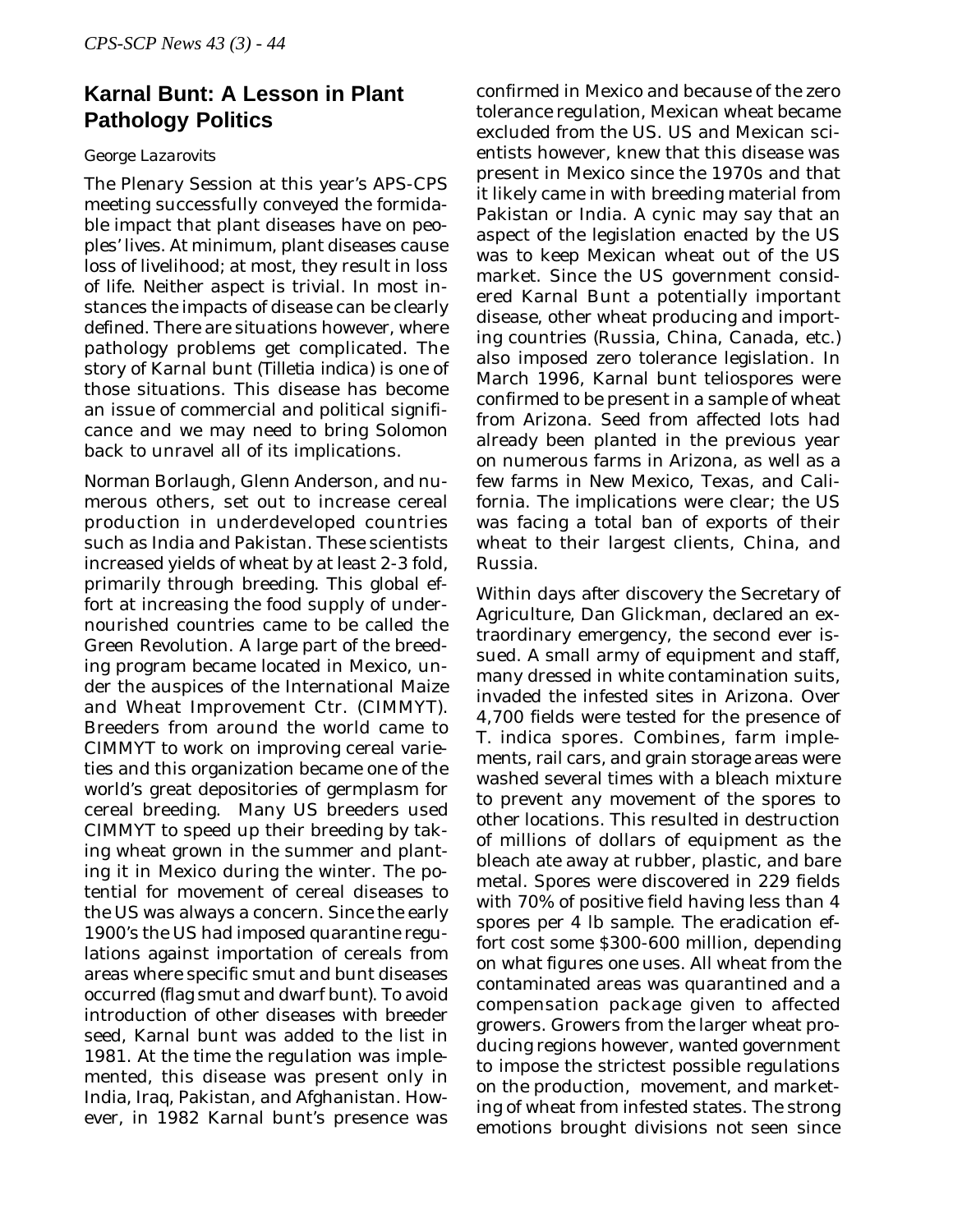the civil war. At a meeting in 1997 in North Carolina, the US asked the international scientific community to consider removing this pathogen from the zero tolerance list. Countries that have established zero tolerance, based on legislation first initiated by the US, were reluctant to change for fear of loss of markets. Canada was in this boat.

Was a zero tolerance policy to this pathogen ever necessary? Let us consider what is the real impact of this disease on the wheat crop. The disease was first described in 1931from the Northwest region of Karnal, India. It is found at low elevations where mild winters and low rainfall prevail. The pathogen does not do well outside of this ecological niche. Wheat from infested areas has been shipped all over India and it has not spread to other regions. It has however, spread to other countries with similar climates to the Karnal region. The fungus once introduced can persist in soil, without its host crop, for at least five years. Several monocotyledonous plants are a host for the pathogen. The chance of the organism surviving the cold climates of the major wheat growing areas of US and Canada are considered low. The disease does not appear to impact yield to the scope of importance that it has been raised to. Growing tolerant varieties on over 4 million hectares in India, the disease incidence from 1986-94 was 2.7% or less, depending on cultivar. In most infested areas disease incidence has been declining. The presence of bunted grain does lower overall flour quality and when disease incidence reaches above 3% infection the grain is often rejected for human use. It can be diluted with clean grain or be fed to animals. Infected grain results in reduced germination and plant vigour. Again, the impact is generally marginal. Disease control of the pathogen seem to be promising using resistant lines and systemic fungicides. As of yet it is unclear as to whether Karnal bunt is a new disease in the US or it has been a native parasite of ryegrass. The spores of the bunt species found on wild and cultivated US ryegrass cannot be differentiated from Karnal bunt spores by microscopy or by the use of five gene markers. When the two organisms are

inoculated onto wheat the symptoms induced are identical.

Thus, we appear to have a minor pathogen, one possibly already resident to the US, standing between the livelihood of thousands of growers and the source of food to millions of people. The potential removal of US wheat from the global marketplace could be a windfall for exporting countries, such as Canada, where the disease is not present. Yet, it was pointed out that we are one spore away from being in the same boat as the US. If we take a hardline, we could die by it. Nevertheless, as pathologists we are reluctant to open the doors to the possibility of importing a pathogen that could threaten the future production of our crops. The pathologists that met to decide what action to take on this issue were unable to reach consensus on how to act. Thus, as is the way of scientists, we will collect more data. We will likely not be able to make any hard decisions until modern detection techniques reveal that the bunt organism is present at some insignificant threshold levels in all wheat producing countries in the world.

Malik V.S. and Mathre D.E. 1998. Bunts and Smuts of Wheat: An International Symposium. North American Plant Protection Organization, Ottawa, Ont.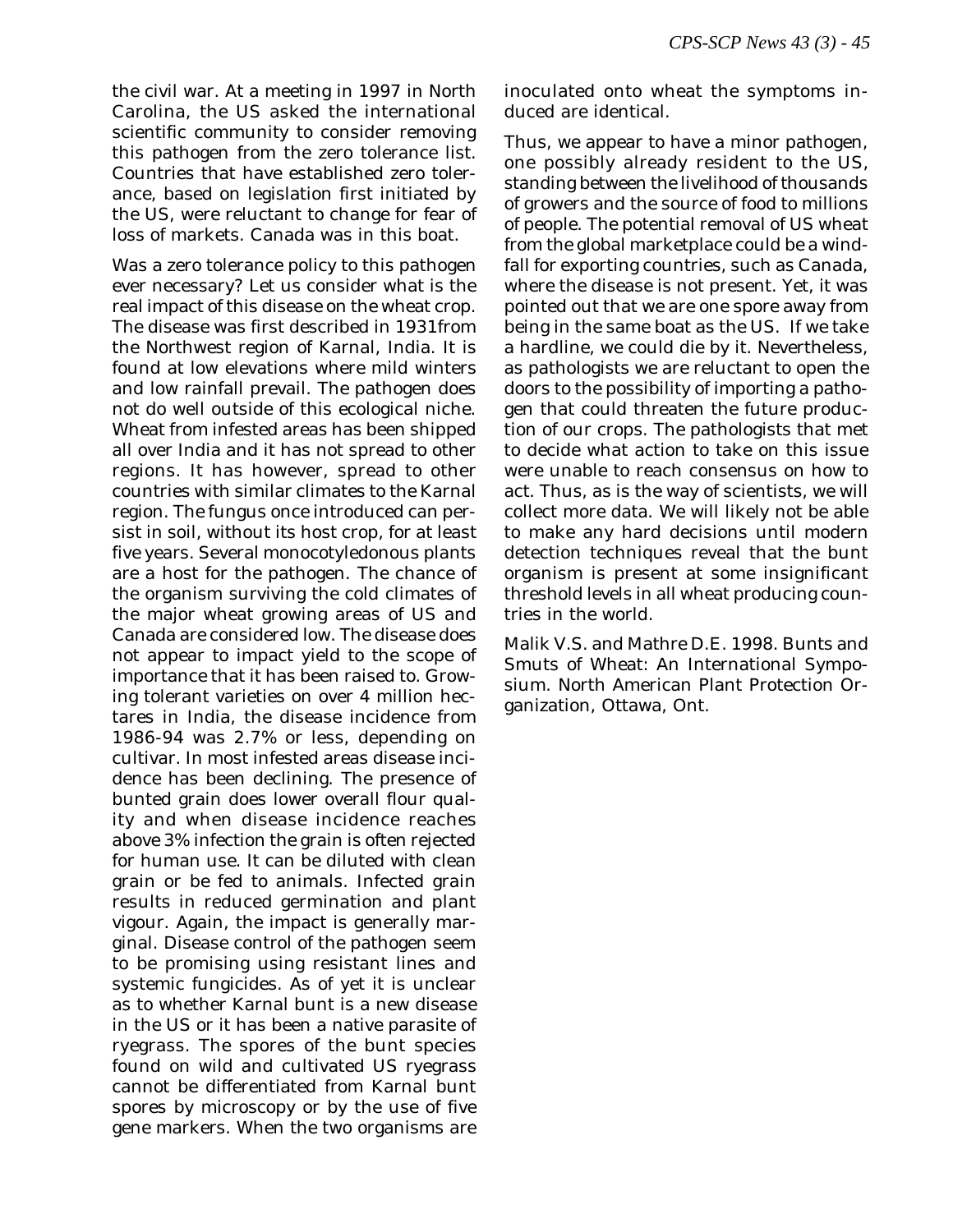# **Annual General Meeting of the Canadian Phytopathological Society**

# **Minutes Assemblée Générale Annuelle de la Société Canadienne de Phytopathologie**

# **Montreal, August 10, 1999**

There were 63 CPS members in attendance.

#### **1. Welcome and President's opening remarks**

George Lazarovits hoped that everybody enjoyed the Annual Meeting. He conveyed that about \$5,000 had been donated by industry to help fund six symposia at this year's meeting. Lazarovits emphasized the importance of contributing and attending the Regional Meetings of the Society, and mentioned that he had made an effort to attend several in the past year. Lazarovits informed members that publication of the *Canadian Journal of Plant Pathology* had been transferred to the National Research Council (NRC). He thanked Lloyd Seaman and Connie Bowerman for many years' service with the journal. Under the new publication arrangement, authors can expect a six months turn-around on publishing in the *CJPP*. This year for instance, the abstracts for the Annual Meeting were published in the *CJPP* June issue, which was two months ahead of the meeting. The Journal Improvement Committee will look into the pros and cons of publishing the *CJPP* on-line. Lazarovits also remarked that some revenue had been generated by selling mailing lists of the Directory of Members to organizations that wish to advertize scientific journals, etc. Each sale is comprised of one set of labels, and misuse has not occurred. Lazarovits described the efforts that Carol Windels (President of the APS) and he had made to create a new fund to support research in areas of plant pathology that affects both Canada and the US. However, the reply from the Canadian Government on the request for funding was negative, while the US had not responded. George Lazarovits then proceeded to introduce the Board Members.

#### **2. Moment of Silence for Deceased Members**

The members held a moment of silence to commemorate Eugene E. Saari working with CIMMYT in Nepal and Wilbert E. McKeen from the University of Western Ontario, London, who both died in the past year.

#### **3. Adoption of agenda**

Moved by Rick Reeleder. Seconded by Andy Tekauz. Carried.

#### **4. Adoption of the Minutes from the AGM, Fredericton 1998**

(See *CPS News*, September 1998) Moved by Vikram Bisht. Seconded by Robin Morrall. Carried.

# **5. Business arising from the AGM 1998**

No business arising.

#### **6. President's Report**

Reports by George Lazarovits have been published throughout the year in the *CPS News, i.e.*, September 1998, December 1998, March 1999 and June 1999.

Tim Paulitz moved to adopt the President's reports. Seconded by Peter Burnett. Carried.

#### **7. Membership Secretary's report**

(A report by Vikram Bisht was published in *CPS News*, June 1999)

Bisht reported that there are now 405 CPS members, including sustaining associates, and that 16 countries are represented. The renewal of memberships for 1999 was requested via email. This resulted in a 60% response. Most individuals paid via mail either by check or credit card and not on-line. Those that did not reply were contacted again by fax and/or mail. The Society lost about 40 members in the past year, but 40 new Canadian members signed up plus 4 members abroad including libraries. Bisht asked the audience whether they would prefer to renew their membership by email or mail. All in attendance, except one, indicated that they preferred email. Bisht proceeded to encourage people to contact potential sustaining associates in various industries; George Lazarovits expressed his strong support of this.

Tim Paulitz moved to adopt the Membership Secretary's report. Michèle Heath seconded. Carried.

#### **8. Treasurer's report 1998/99** (Peter Sholberg) **8.1 Auditor's report from KPMG, May 1999**

Peter Sholberg presented the central numbers in the KPMG auditor's report, which was handed out to members at the meeting. Sholberg pointed to the fact that there are \$290,448 in term deposits, and that the total assets are \$410,801. Andy Tekauz suggested that it was time that new, innovative ideas for promotion of CPS and plant pathology in general took place, and that some of the surplus should be used for this. Sholberg showed that the revenues in 1998 were \$124,136 and expenses \$103,430. The audit for the book "Diseases and Pests of Vegetable Crops in Canada" was presented separately; the revenue was \$23,738 in 1998, but there are still about \$129,000 worth of printed books in the inventory.

#### **8.2 Appointment of Auditors**

Peter Burnett moved to adopt the Treasurer's report, and re-appoint KPMG as auditors for 1999. Seconded by André Lévesque. Carried.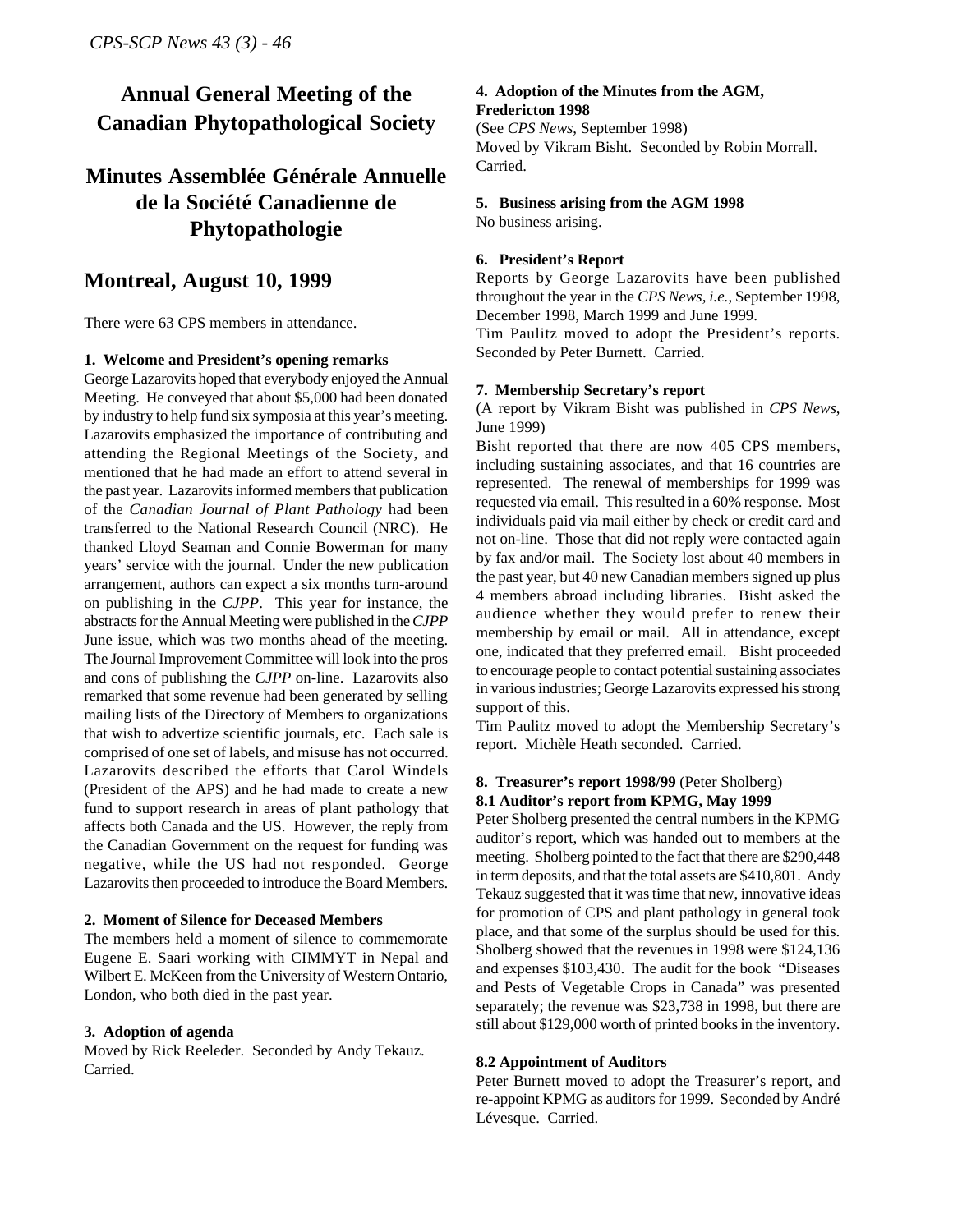#### **9. Report from the Financial Advisory Committee**

Ron Howard, chair of the FAC, presented a budget statement for the year 2000 (*see pp. 52,53*). Revenues: The revenue from memberships is expected to be less than in 1998; Howard reminded everyone that \$25 of all membership dues is used to offset publication of CJPP. Interest from investments is about \$9,000; selection of new investments, *e.g.* including other bonds and conservative mutual funds, to increase the diversification was discussed. The amount of revenue from sale of our membership list is a new, and relatively small, item. About 800 copies of "Diseases of Field Crops in Canada" are sold annually; aggressive sales of DPVCC should bring in \$4,000. The 1999 annual meeting will probably break even. Expenditures: \$2,000 was donated as seed money for the International Conference on Plant Pathogenic Bacteria to be held in Charlottetown in 2000; the FAC and the Board have agreed to budget \$5,000 in support of meetings in 2000, in order to encourage members to bring more conferences to Canada. The following expenditures were also agreed to: a computer and printer for the Membership Secretary (about \$2,000), increased travel costs for Board Members to attend the annual meeting in Victoria (\$9,000 in 1999 to \$12,000 in year 2000), extra funds for award recipients to travel to Victoria (\$3,000), and more funds for Regional Meetings (\$1,500). With these increased expenditures, a deficit of \$20,000 is expected in the year 2000.

The FAC report was moved by Ron Howard. Seconded by Denis Gaudet. Carried.

#### **10. New strategic and/or business plan for the CPS**

Ron Howard explained that a new financial plan is needed as defined in the Society's By-Laws. He felt that a strategic plan would be beneficial to the CPS and moved that CPS should strike a steering committee to develop such a plan in time for presentation at the next annual meeting. Seconded by Vikram Bisht. Carried.

#### **11. Reports from Subject Matter and** *Ad Hoc* **Committees**

- 11.1 Journal Improvement Committee. This committee, particularly Zamir Punja, has been instrumental in setting up the agreement with NRC for publication of the *CJPP*. George Lazarovits asked the members to contribute ideas and articles on "hot topics" for the *CJPP*, that would be printed free of charge (a report was not submitted).
- 11.2 Information Products Marketing Committee. See report in *CPS News*, June 1999.
- 11.3 Symposium and Workshop Committee. Symposia topics for the 2000 Annual Meeting in Victoria have already been decided in collaboration with the Local Arrangements Committee (a report was not submitted).
- 11.4 Industry Relations Committee. See report by Zamir Punja in this issue.
- 11.5 Education and Public Awareness Committee. See report by Jeannie Gilbert in this issue.
- 11.6 International Cooperation Committee. See report in *CPS News,* June 1999.
- 11.7 *Ad Hoc* committee on Historic Resources. See report by Denis Gaudet in this issue.

The committee on Historic Resources was suggested a year ago by Howard (then President). Gaudet agreed to chair the committee, and he described the objectives. Four or five individuals are still needed, and should be selected to represent the geographic regions. The Regional Representatives could assist in identifying suitable candidates. Archives Canada is already receiving CPS documents, some of which are dating back to 1920-30 and have been located in Lloyd Seaman's office in Ottawa. The President, Past Presidents and Secretary are filing their most important documents for inclusion in the archives.

Roger Rimmer moved to accept the above Subject Matter and *Ad Hoc* committee reports. Seconded by Tim Paulitz. Carried.

#### **12. Reports from Standing Committees**

- 12.1 Journal Editorial Committee. See report by Rudra Singh in *CPS News*, June 1999.
- 12.2 Science Policy Committee. See report by Zamir Punja in this issue.

12.3 Report from the Future Meetings Committee. The following locations have been used recently:

1996: 62nd Saskatoon, Saskatchewan. LAC Chair Robin Morrall

1997: 63rd Winnipeg, Manitoba. LAC Chair Roger Rimmer 1998: 64<sup>th</sup> Fredericton, New Brunswick. LAC Chair Rudra Singh

1999: 65<sup>th</sup> Montreal, Quebec. LAC Chair Tim Paulitz

The following locations are confirmed:

2000: 66<sup>th</sup> Victoria, B.C. LAC Chair Rich Hunt 2001: 67<sup>th</sup> London, Ontario. LAC Chair George Lazarovits 2002: 68th Lethbridge, Alberta. LAC Chair Larry Kawchuk

The following locations are not yet confirmed:

2003:  $69<sup>th</sup>$  annual meeting

2004: 70<sup>th</sup> annual meeting, maybe Ottawa, Ontario

12.4 Resolutions Committee

In recognition of service to the Canadian Phytopathological Society, be it resolved that the AGM express its sincere thanks and appreciation to:

i) The LAC, and in particular Tim Paulitz, for their organization and gracious hospitality,

ii) The financial sponsors: Ministere de l'Agriculture, des Pecheries et de l'Alimenation (PQ), Philom Bios, Ag-West Biotech, Inc., Agriculture and Agri-Food Canada, Pioneer Hi-Bred Ltd., Canadian Seed Growers Association, Plant Products Co. Ltd., Zeneca Agro, and Novartis Crop Protection Canada, Inc.

iii) The retiring members of the Board, Ron Howard and Ken Mallett, as well as the departing committee chairs and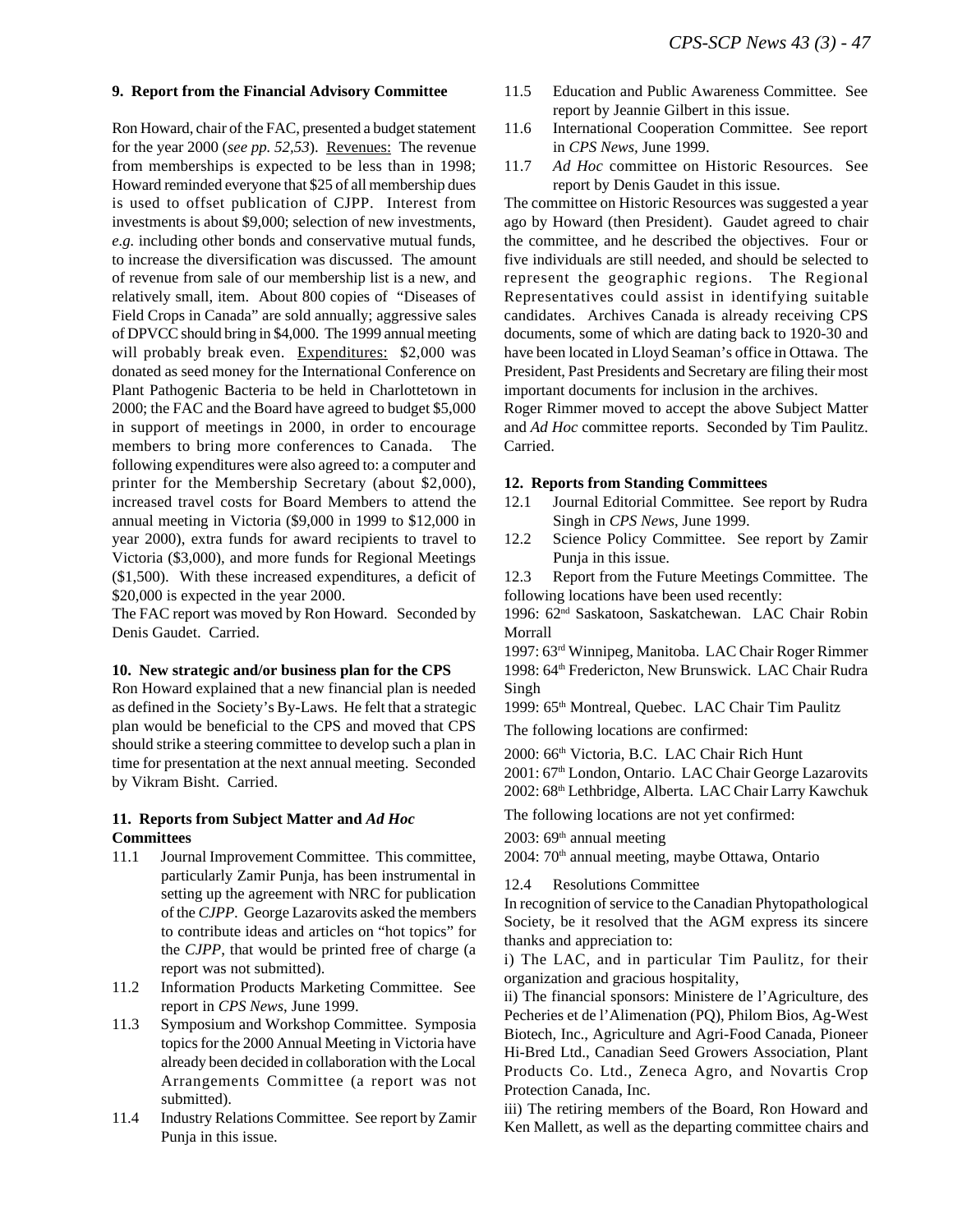members, for their efforts on behalf of the Society,

iv) David Kaminski (Editor) and Jim Menzies (Assistant Editor) for making the *CPS-SCP News* a valuable and enjoyable resource for the members of CPS,

v) Rick Reeleder for maintaining and upgrading the web site,

vi) Robin Morrall and section editors for ensuring the continued publication of the *Canadian Plant Disease Survey*, vii) Rudra Singh (Editor-in-Chief), Lloyd Seaman (Technical Editor), section editors and reviewers for their contributions in the publication of the *Canadian Journal of Plant Pathology*,

viii) George Lazarovits (President), Ron Howard (Past President), Zamir Punja (President Elect), Roger Rimmer (Vice-President), Peter Sholberg (Treasurer), Lone Buchwaldt (Secretary), Vikram Bisht (Membership Secretary), Ken Mallett (Senior Director) and Tim Paulitz (Junior Director) for their dedicated work for the advancement and financial well-being of our Society.

#### 12.5 Awards Committee

This report by Diane Cuppels was deferred to the Banquet.

Tim Paulitz moved to accept the above reports from the Standing Committees. Seconded by Andy Tekauz. Carried.

#### **13. Other Reports**

- 13.1 CPS News. See report by David Kaminski in *CPS News*, June 1999.
- 13.2 CPS Web Site. See Report by Rick Reeleder in *CPS News*, June 1999.
- 13.3 Canadian Plant Disease Survey. See report by Robin Morrall in this issue.

Moved Greg Boland. Seconded by David Kaminski. Carried.

#### **14. Report from Local Arrangements Committees**

14.1 LAC 1999, Montreal. Tim Paulitz reported that six symposia were taking place at this year's annual meeting. About 650 abstracts were submitted for the joint APS/CPS meeting, \$5,000 was raised from sponsors in Canada, and about 120 will attend the CPS Banquet. Paulitz thanked the people in the LAC, George Lazarovits and Zamir Punja for helping with the many tasks, particularly with the CPS display that was produced with help from the Information Products Marketing Committee. Paulitz also thanked Fay Labatt, the APS meeting manager, for her corporation.

14.2 LAC 2000, Victoria. Rich Hunt, Chair of the LAC, reported that this meeting will be arranged jointly with the APS Pacific Division, and that 200-300 people are expected to attend. He encouraged people to visit the web page about the meeting. There will be an electronic registration and submission of abstracts. Symposia have already been planned. David Kaminski suggested a DeBary Bowl should be organized similar to the one that took place in Montreal.

Ron Howard moved to accept the above LAC reports. Denis Gaudet seconded. Carried.

#### **15. Reports from Regional Representatives**

Western Ontario, London, May 1998, report by Diane Cuppels in *CPS News*, September 1998

B.C. Abbotsford, October 1998, report by André Lévesque in *CPS News*, December 1998.

Manitoba, Winnipeg, January 1999, report by Randy Clear in *CPS News*, March, 1999

Saskatchewan and Alberta (PPSA), Lloydminster, November 1998, report by Bruce Gossen in *CPS News*, March 1999

Western Ontario, London May 1999, report by Diane Cuppels in *CPS News*, June 1999.

Peter Burnett moved to accept the regional reports. Seconded by André Lévesque. Carried.

#### **16. Report from the Nominating Committee**

Outgoing Board Members are Past President Ron Howard, and Senior Director Ken Mallett. The following individuals had been nominated for Board positions:

| Greg Boland                                                              | Vice-President               |
|--------------------------------------------------------------------------|------------------------------|
| Tony Sturz                                                               | Junior Director              |
| Lone Buchwaldt (2 <sup>nd</sup> term)                                    | Secretary                    |
| The following individuals had been nominated for Standing<br>Committees: |                              |
| Sue Boyetchko                                                            | <b>Awards Committee</b>      |
| A.C. Kushalappa                                                          | <b>Future Meetings</b>       |
|                                                                          | Committee                    |
| Penny Pearse                                                             | <b>Resolutions Committee</b> |
| Larry Kawchuk                                                            | <b>Financial Advisory</b>    |
|                                                                          | Committee                    |

These nominations were published in *CPS News*, March 1999. No other nominations were received. Ron Howard moved that the above individuals be elected. Seconded by Roger Rimmer. Carried.

#### **17. Installation of new Board Members**

Zamir Punja thanked Michèle Heath for encouraging him to join the Board as President three years ago. He remembered that it was 20 years ago that he gave his first paper at the Annual Meeting of CPS, and that there were only five graduate students present. Punja felt honored and appreciative of the trust the members put in him. Punja said that he could foresee changes in plant pathology, and was especially sad to see scientific staff leaving universities without being replaced. However, he was encouraged that education and training in plant pathology is still taking place at Agriculture and Agri-Food Canada for instance. Punja expressed the need to look into publishing the *CJPP* online, on disk or CD. Also more aggressive marketing of the two books was high on his list. Involvement of more members in committee work and greater productivity will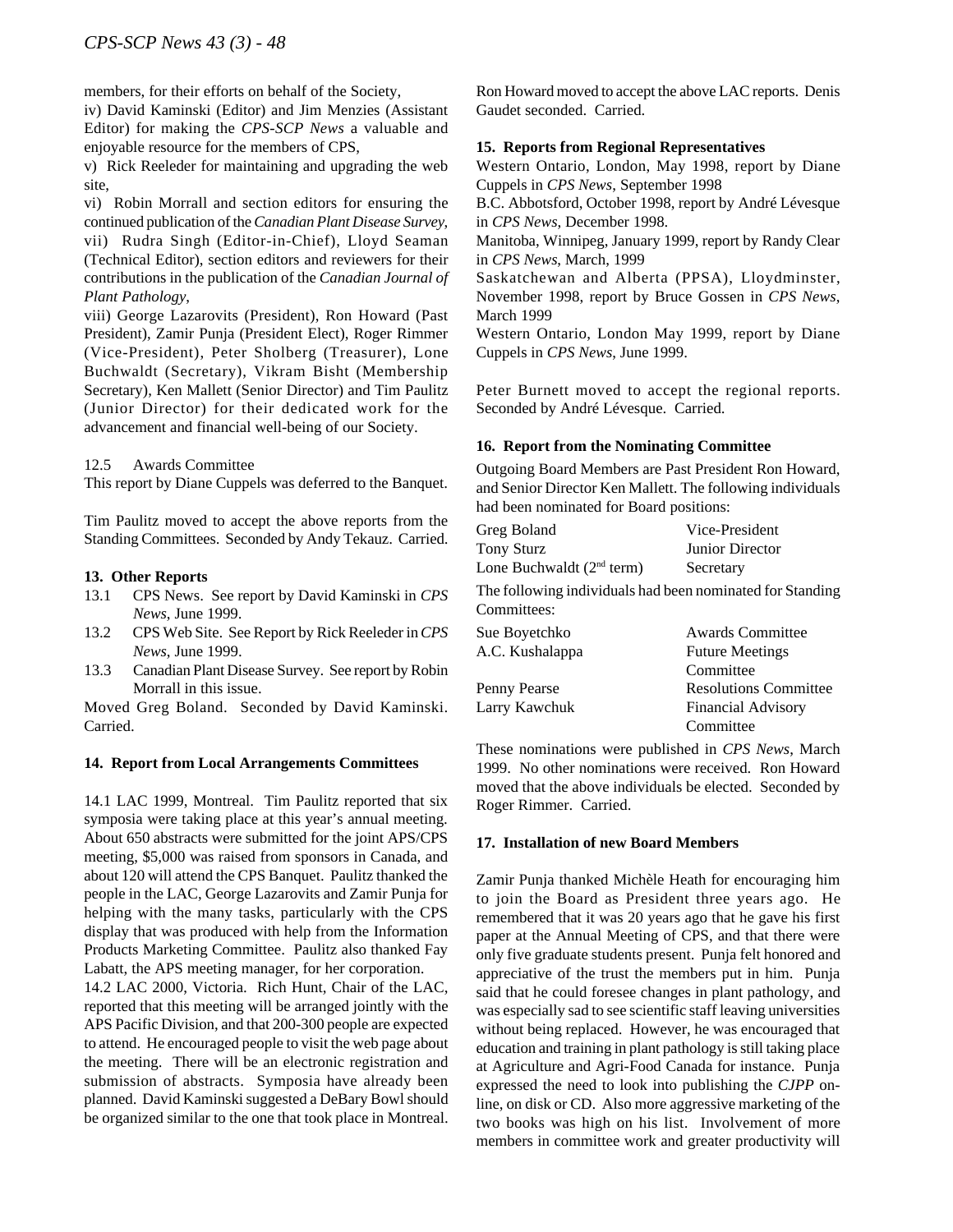be emphasized. He would also like to see an increase in membership. He thanked George Lazarovits for his leadership as President, and presented him with the President's Plaque. Punja conclude his talk by wishing everybody a happy new year, he looked forward to the next annual meeting in the new millennium, and hoped everyone would have a safe Y2K transition.

#### **18. Other business**

No other business.

#### **19. Adjournment**

Zamir Punja moved to adjourn the meeting. Vikram Bisht seconded. Carried.

# **Committee Reports**

An **Ad-hoc Committee for Historical Resources** was formed at the recent AGM meeting in Montreal. The CPS Board decided that a more formal means of collecting and archiving materials relevant to the Canadian Phytopathological Society and its members was required. CPS members (active or retired) who are interested in becoming involved in this Committee, should contact Denis Gaudet, Agriculture and Agri-Foods Canada, Box 3000, Lethbridge, AB T1J 4B1.

Em:gaudetd@em.agr.ca

Phone: 403-317-2278.

# **Terms of Reference**

Ad Hoc Committee on Historical Resources Canadian Phytopathological Society August 10, 1999

# **Objectives**

The Committee on Historical Resources (CHR) will have the following objectives:

1. To establish criteria and guidelines, in consultation with Archives Canada, for the collection, cataloguing and preservation of important historical resources to the science of plant pathology in Canada.

2. To promote the collection, cataloguing and preservation of important historical resources to the science of plant pathology in Canada.

3. To maintain a central archives to hold important documents and memorabilia associated with the Canadian Phytopathological Society/la Societe Canadienne de Phytopathologie.

4. To encourage universities, research stations and other agencies who have employed plant pathologists as teachers, researchers, extension specialists and regulators to preserve important historical resources related to their work as a permanent record of their achievements and as a legacy for the future.

# **Activities**

*Collection of Historical Resources* - To collect materials suitable for archiving that reflect the operations and activities of the CPS/SCP (and its members) since its inception and to catalogue and deposit them with Archives Canada in Ottawa.

*Cataloguing of Historical Resources* - To develop a system of cataloguing official records of the CPS/SCP and putting this information on a computer database that would be accessible to members and others interested in the history of plant pathology and the accomplishments of plant pathologists in Canada.

*Preservation of Historical Resources* - To develop a central archives to hold and preserve historical records and memorabilia of the CPS/SCP and encourage institutions and agencies which have operated plant pathology programs to do the same at the local level for their own records, collections and memorabilia.

*Promoting the Accomplishments of Plant Pathologists* - To use the historical resources of the CPS/SCP, universities, research stations and other agencies in ways that will promote the science of plant pathology and draw recognition to the work and accomplishments of plant pathologists in Canada.

# **Membership**

The core membership of the CHR will be 4-5 members who are interested in working with and preserving historical resources pertaining to plant pathology in Canada. They will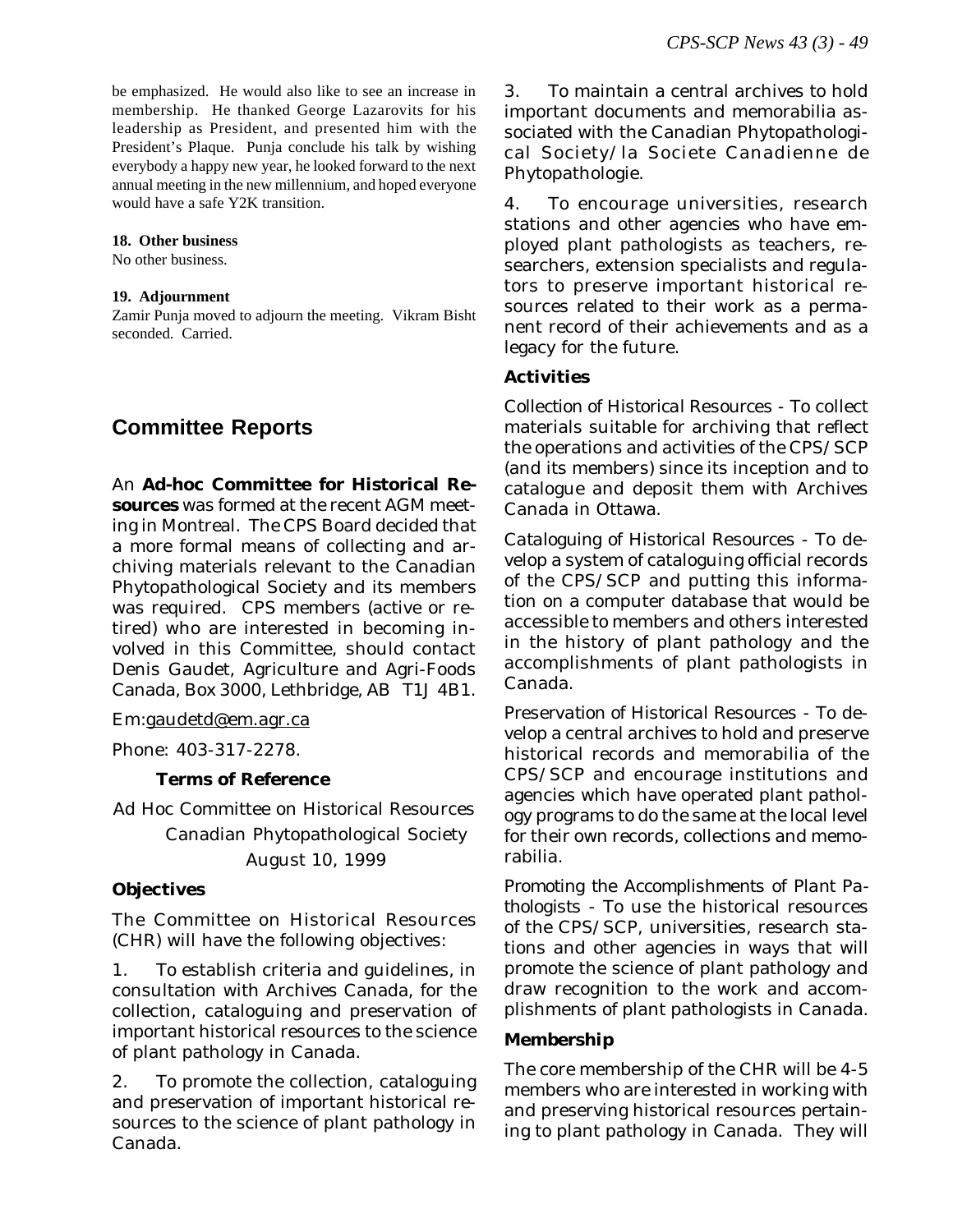be selected to represent the Society's geographical regions, possibly nominated by the regional societies. Members will normally serve a three-year term and be replaced on a rotational basis (3 members per year) to insure continuity of committee activities. New members will be appointed by the CPS Board upon the recommendation of the CHR. Members shall elect a Chairperson from amongst their ranks. The CHR may have ex-officio advisors consisting of current or past CPS members or others with particular skills or knowledge that could help the committee further its objectives. The Vice-President, CPS, shall be an ex-officio member of the CHR.

# **Responsibilities**

The CHR shall endeavour to meet the objectives stated above. The committee will hold an annual meeting, which will normally be in conjunction with the CPS annual meeting. (This will be difficult if the core members are retired CPS. They could have an electronic conference or meeting). The Chairperson shall be responsible for preparing an annual report on committee activities.

# **Report from the Science Policy Committee, June 1999**

"What are the current opportunities for graduate student training in plant pathology in Canada and what does the future hold in store for graduate/undergraduate training in plant pathology?" This issue was selected for study by the SPC. A detailed questionnaire was sent to 10 universities, 14 federal government laboratories and 4 provincial laboratories to assess their role in training of plant pathologists. A general summation of the findings is currently being prepared. Overall, the data show that several universities in Canada still have retained strong plant pathology programs but, at the same time, several others have minimized or lost their strength. Several Agriculture and Agri-Food Canada stations are playing an important role in training plant pathology students, as are some provincial laboratories. Realistically, the concept of graduate student training has gone beyond the university setting and continues to utilize the expertise that is available from plant pathologists off-campus. This is viewed as an opportunity to continue to provide a breadth of training that is beneficial. Many of these plant pathologists hold adjunct positions at the university to formalize their roles in student training. Additional opportunities were apparent from some industrial partners that also played a role in student training. A three-way collaborative interaction between university-government-private sector appears to be an increasing trend for current graduate student training.

Respectfully submitted,

Zamir Punja

# **Report from the Industry Relations Committee**, **June 1999**

The Industry Relations Committee (IRC) is an *ad hoc* committee established to identify and address the needs of members and nonmembers of the Society who are in private industry and to enhance communication and linkages with them. The overall aim of the IRC is to ensure a closer working relationship and an enhanced level of interaction between CPS and industry sectors that are involved with plant protection. The membership of the IRC shall reflect industry representatives that can also address issues at their respective provincial level. Selection of members to serve on the IRC is almost complete and the committee should have begun its task by August.

Respectfully submitted,

Zamir Punja

# **Report on the Canadian Plant Disease Survey**, **July 1999**

Volume 79 of the *Canadian Plant Disease Survey* (CPDS), the report on disease highlights in 1998, was published in late March, 1999. It contained 38 reports, mostly on cereal diseases, on oilseeds and special crop diseases or from diagnostic laboratories. Thanks to all the contributors as well as the section editors (formerly called collators) for their work. A special mention is due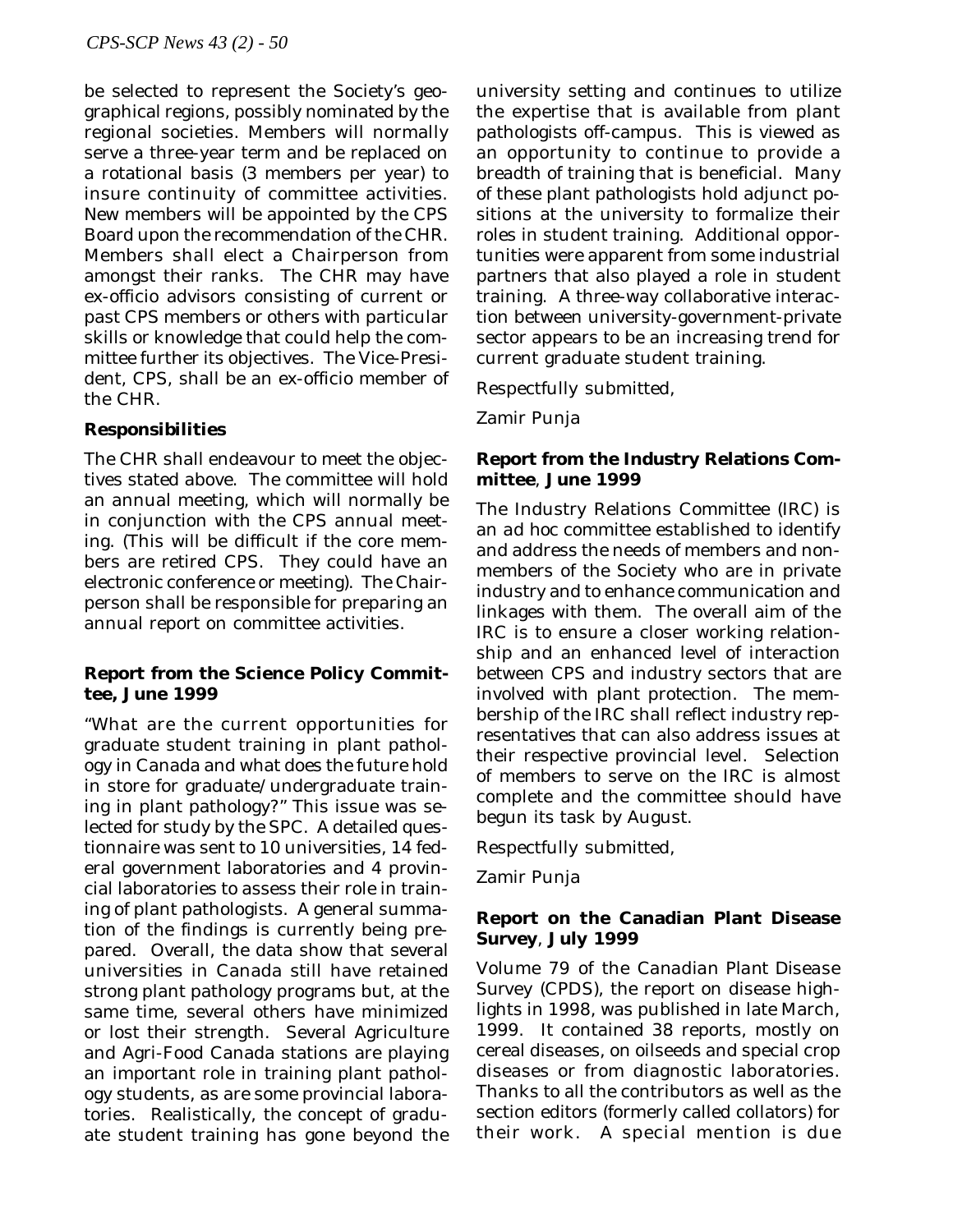Stephanie Hilton, Agriculture and Agri-Food Canada (AAFC), London, Ontario for her work as compiler and to Bruce Bowman, the AAFC, London webmaster.

Several changes occurred with the Survey this year. Lorne Stobbs retired as national co-ordinator and this role was taken on by Robin Morrall. Some of the sections were consolidated for efficiency, but unfortunately no submissions were received in the cereals-east and forest trees sections. Further consolidation may be desirable and a greater effort may be necessary to encourage submission of survey reports. This was the third year in which the Survey was published electronically. It was distributed on diskette to authors and subscribers, and is available and can be downloaded from the AAFC London website. This was the first year that it was available in its entirety on the web site; previously only the table of contents was available, with the option of downloading articles.

Before publication of Volume 79 an invitation was extended through *CPS News* and in notices to potential contributors to receive a printed copy of *CPDS* by paying \$5.00. A very poor response was received, suggesting little need for this option. However, a limited number of printed copies will continue to be printed for libraries on the subscriber list, which indicate a preference for hard copy for archival purposes. The subscriber list will be revised in 2000 after receiving responses from subscribers who received diskettes with the 1999 Survey.

Respectfully submitted,

Robin Morrall, CPDS National Co-ordinator,

# **Report from the Education and Public Awareness Committee, July 1999.**

In 1998 several project outlines were prepared (thanks to Steve Haber, Randy Clear and Barbara Otrysko) and sent by Julie Gold to J. and P. Cuthbert for publication in book format or on the web for the use of students at Science Fairs. Unfortunately, they were not published and attempts to regain contact with the Cuthberts failed. A second attempt to get them published was initiated in the spring of 1999 using the web address www.stemnet.nf.ca/~jbarron/scifair.html

Unfortunately, again we have had no reply.

Verna Higgins forwarded information from the APS with suggestions for CPS representation/ collaboration for the Workshop in Plant Pathology for middle and high school biology teachers at the joint CPS/APS meeting in Montreal. Unfortunately, my commitments did not permit me to respond to Claudia Jasalavich, Youth Program Chair for APS in a timely fashion. The workshop was canceled, possibly due to lack of involvement by CPS members. A positive response was obtained from Ron Wall, a retired CPS member. He has been active in weed biocontrol and would be glad to help out in some general subject area as he has not been close to research for some time.

It is with regret that I stand down as chair of this committee, but the time required to do a thorough job far exceeds what I have available to give. I feel it is an important aspect of the society to inform the public about plant pathology issues. My recommendation is to consider hiring a person on a regular basis, even for one day a week, to make contacts and to follow up on ideas and suggestions made by CPS members and others. The projects are available from me if a school board or science fair organizer can be found who is interested in making them available to teachers and students. I also have Ronald Wall's address and e-mail should the next chair wish to follow up on his kind offer.

Respectfully submitted,

Jeannie Gilbert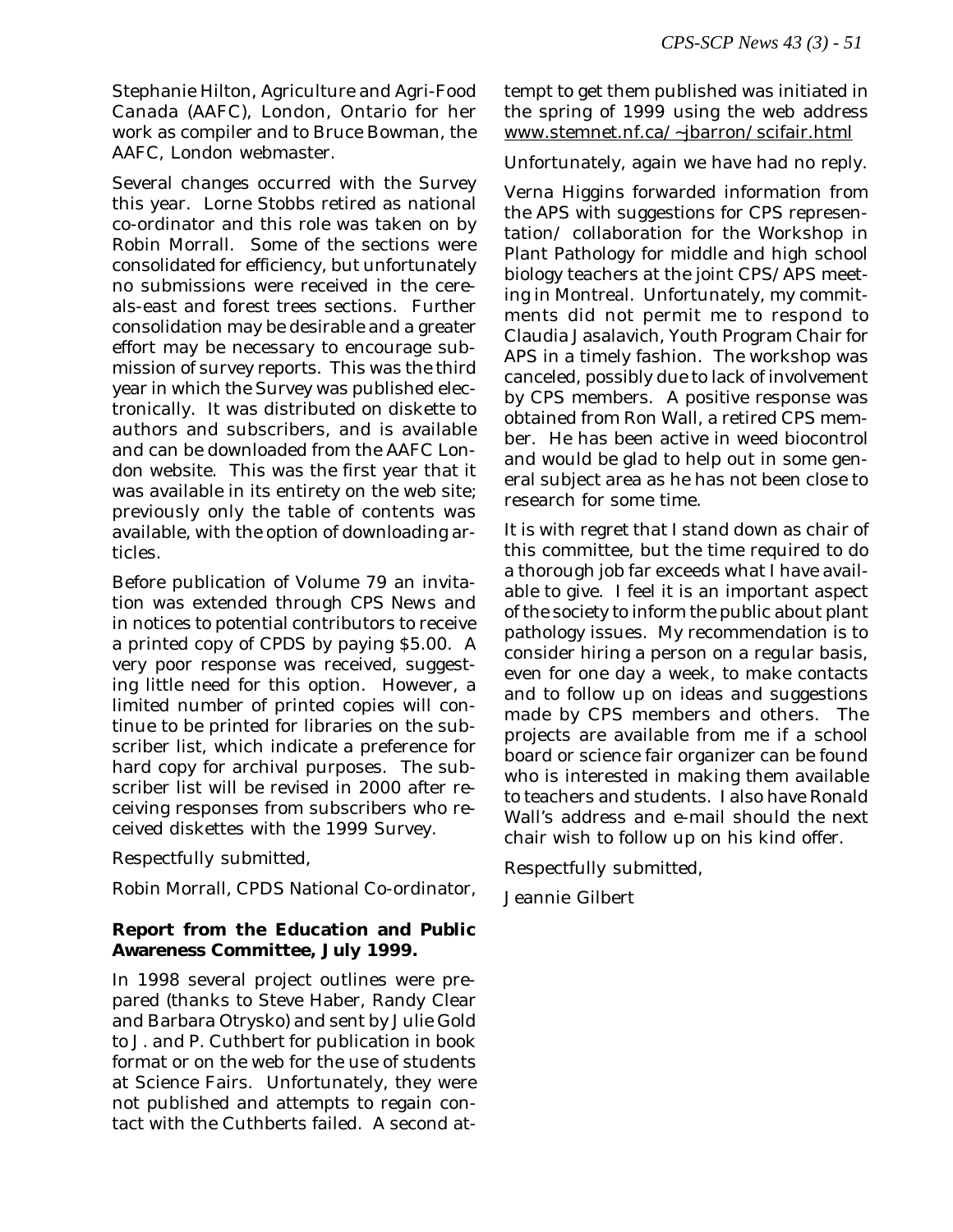### **CPS BUDGET**

|                                              | <b>REVENUES</b>                            |          |               |               |
|----------------------------------------------|--------------------------------------------|----------|---------------|---------------|
|                                              | 2000                                       | 1999     | 1999          | 1998          |
| <b>General Operations</b>                    |                                            | to May 3 | <b>Budget</b> | <b>Actual</b> |
|                                              | <b>Membership Dues</b>                     |          |               |               |
| Regular/Fellows (x50)                        | 13000                                      | 12275    | 15000         | 16900         |
| <b>Student/Emeritus</b>                      | 0                                          | 0        | 0             | 0             |
| Sustaining (x150)                            | 4500                                       | 3300     | 3500          | 3300          |
| <b>Interest and Foreign Exchange</b>         | 9000                                       | 1346     | 5000          | 9900          |
| <b>Returns from Annual/Regional Meetings</b> | 2000                                       | 1250     | 2000          | 21452         |
| Sale of Membership List                      | 1000                                       |          | 0             | 0             |
|                                              | <b>Third Party Transactions</b>            |          |               |               |
| <b>Annual Reviews</b>                        | 2000                                       | 580      | 1500          | 1221          |
| <b>Miscellaneous</b>                         | 500                                        | 448      | 1000          | 0             |
| <b>SUBTOTAL</b>                              | 32000                                      | 19199    | 28000         | 52773         |
|                                              | <b>CANADIAN JOURNAL OF PLANT PATHOLOGY</b> |          |               |               |
|                                              | <b>Membership Dues</b>                     |          |               |               |
| Regular (x25)                                | 7500                                       | 7500     | 7500          | 7625          |
| Student (x25)                                | 900                                        | 750      | 750           | 1000          |
| Emeritus +CJPP (x25)                         | 200                                        | 200      | 500           | 500           |
| Sustaining (x25)                             | 650                                        | 550      | 625           | 550           |
|                                              | <b>Subscriptions</b>                       |          |               |               |
| Page charges, Reprints & Abstracts           | 45000                                      | 10085    | 55000         | 39281         |
| <b>GST</b>                                   | 1000                                       |          | 750           | 559           |
| <b>SUBTOTAL</b>                              | 55250                                      | 19085    | 65125         | 49515         |
|                                              | <b>OTHER PUBLICATIONS</b>                  |          |               |               |
| <b>DFCC Sales</b>                            | 16000                                      | 3375     | 20000         | 20644         |
| <b>DPVCC/MRCLC</b>                           | 4000                                       | 4336     | 4000          | 645           |
| <b>GST</b>                                   | 1000                                       | 0        | 750           | 559           |
| <b>SUBTOTAL</b>                              | 21000                                      | 7711     | 24750         | 21848         |
| <b>GRAND TOTAL REVENUES</b>                  | 108250                                     | 45995    | 117875        | 124136        |
|                                              | <b>AWARDS FUNDS - Excl Anderson Fund</b>   |          |               |               |
| <b>Interest</b>                              | 1000                                       | 1050     | 900           | 1050          |
| Donations for awards                         | 250                                        | 570      | 1150          | 1300          |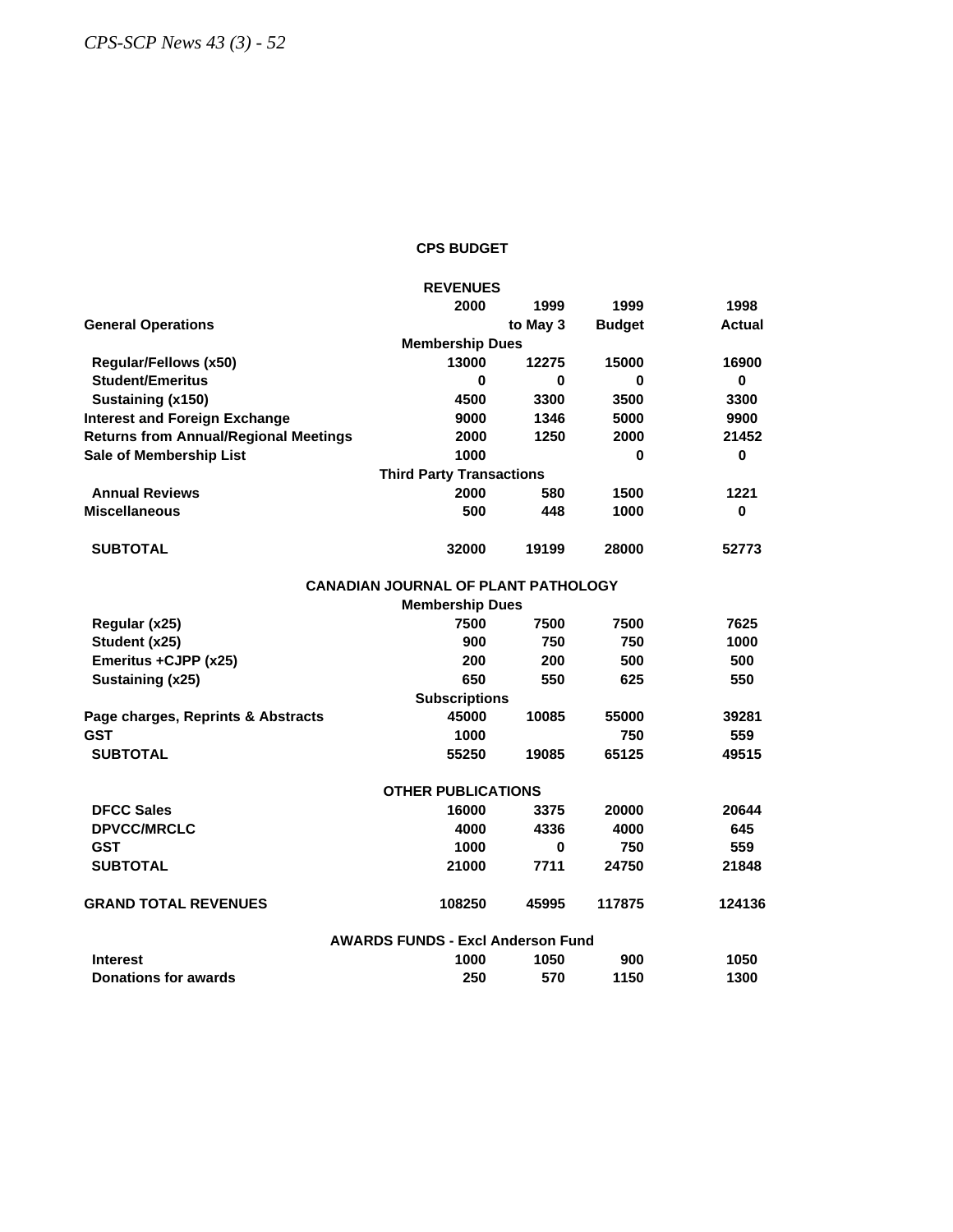### **CPS BUDGET**

|                                               | <b>EXPENDITURES</b>                        |             |               |             |
|-----------------------------------------------|--------------------------------------------|-------------|---------------|-------------|
|                                               | 2000                                       | 1999        | 1999          | 1998        |
|                                               |                                            | to May 3    | <b>Budget</b> | Actual      |
|                                               | <b>GENERAL OPERATIONS</b>                  |             |               |             |
| <b>ISPP Dues</b>                              | 1500                                       | 0           | 1500          | 0           |
| <b>CPS NEWS</b>                               | 4000                                       | 1911        | 5000          | 3510        |
| <b>Service Fee re Credit Cards</b>            | 500                                        | 519         | 500           | 326         |
| <b>Office expenses</b>                        | 5000                                       | 54          | 3000          | 2550        |
|                                               | <b>Travel</b>                              |             |               |             |
| <b>Board Members</b>                          | 12000                                      | 0           | 9000          | 16290       |
| <b>President - Regional Meetings</b>          | 2000                                       | 0           | 2000          | 936         |
| <b>Awardees</b>                               | 3000                                       | 0           | 1000          | 1497        |
| <b>Professional Service</b>                   | 5000                                       | 0           | 5000          | 4500        |
|                                               | <b>Annual Meetings</b>                     |             |               |             |
| <b>Local Arrangements</b>                     | 1000                                       | 0           | 1000          | 1000        |
| <b>Symposium Publication</b>                  | 2000                                       | 0           | 2000          | 0           |
| <b>Regional Meetings</b>                      | 1500                                       | 1097        | 500           | 50          |
| <b>Awards - Minting, Framing</b>              | 500                                        | 113         | 500           | 0           |
| <b>Support to Meetings</b>                    | 5000                                       | 2000        | 2000          | 5000        |
| <b>CPS WebSite</b>                            | 500                                        | 0           | 500           | 170         |
| <b>CPDS</b>                                   | 500                                        | 0           | 500           | 0           |
| <b>Annual Reviews</b>                         | 2000                                       | 0           | 2000          | 2173        |
| <b>Committee on International Cooperation</b> | 2000                                       | 0           | 2000          | 0           |
| <b>Miscellaneous</b>                          | 1500                                       | 301         | 1500          | 3511        |
| <b>SUBTOTAL</b>                               | 49500                                      | 5995        | 39500         | 41513       |
|                                               |                                            |             |               |             |
|                                               | <b>CANADIAN JOURNAL OF PLANT PATHOLOGY</b> |             |               |             |
| <b>Printing, Mailing, Reprints</b>            | 55000                                      | 30293       | 55000         | 41553       |
| <b>Salaries, Translation</b>                  | 12000                                      | 679         | 12000         | 14287       |
| <b>Office Costs</b>                           | 3000                                       | 54          | 2000          | 1000        |
| <b>Professional Services</b>                  | 4000                                       | 0           | 4000          | 2600        |
| <b>Marketing</b>                              | 500                                        | 0           | 500           | $\bf{0}$    |
| GST                                           | 1000                                       | 0           | 1000          | 634         |
| <b>SUBTOTAL</b>                               | 75500                                      | 31026       | 74500         | 60074       |
|                                               |                                            |             |               |             |
|                                               | <b>OTHER PUBLICATIONS</b>                  |             |               |             |
|                                               | <b>DFCC</b>                                |             |               |             |
| <b>Mailing</b>                                | 2000                                       | 481         | 2000          | 1843        |
| <b>Marketing</b>                              | 250                                        | 0           | 250           | 0           |
| <b>GST</b>                                    | 1000                                       | $\mathbf 0$ | 1500          | $\mathbf 0$ |
| <b>SUBTOTAL</b>                               | 3250                                       | 481         | 3750          | 1843        |
|                                               |                                            |             |               |             |
| <b>GRAND TOTAL</b>                            | 128250                                     | 37502       | 117750        | 103430      |
|                                               | <b>AWARDS FUND - Excl. Anderson Fund</b>   |             |               |             |
| <b>Awards</b>                                 | 1500                                       | 0           | 0             | 1357        |
|                                               |                                            |             |               |             |
| <b>SUBTOTAL</b>                               | 1500                                       | 0           | 0             | 1357        |
|                                               |                                            |             |               |             |
|                                               | <b>SUMMARY EXCLUDING AWARDS</b>            |             |               |             |
| <b>GRAND TOTAL REVENUE</b>                    | 108250                                     | 45995       | 117875        | 124136      |
| <b>GRAND TOTAL EXPENDITURES</b>               | 128250                                     | 37502       | 117750        | 103430      |
| <b>SURPLUS (DEFICIT)</b>                      | $-20000$                                   | 8493        | 125           | 20706       |
|                                               |                                            |             |               |             |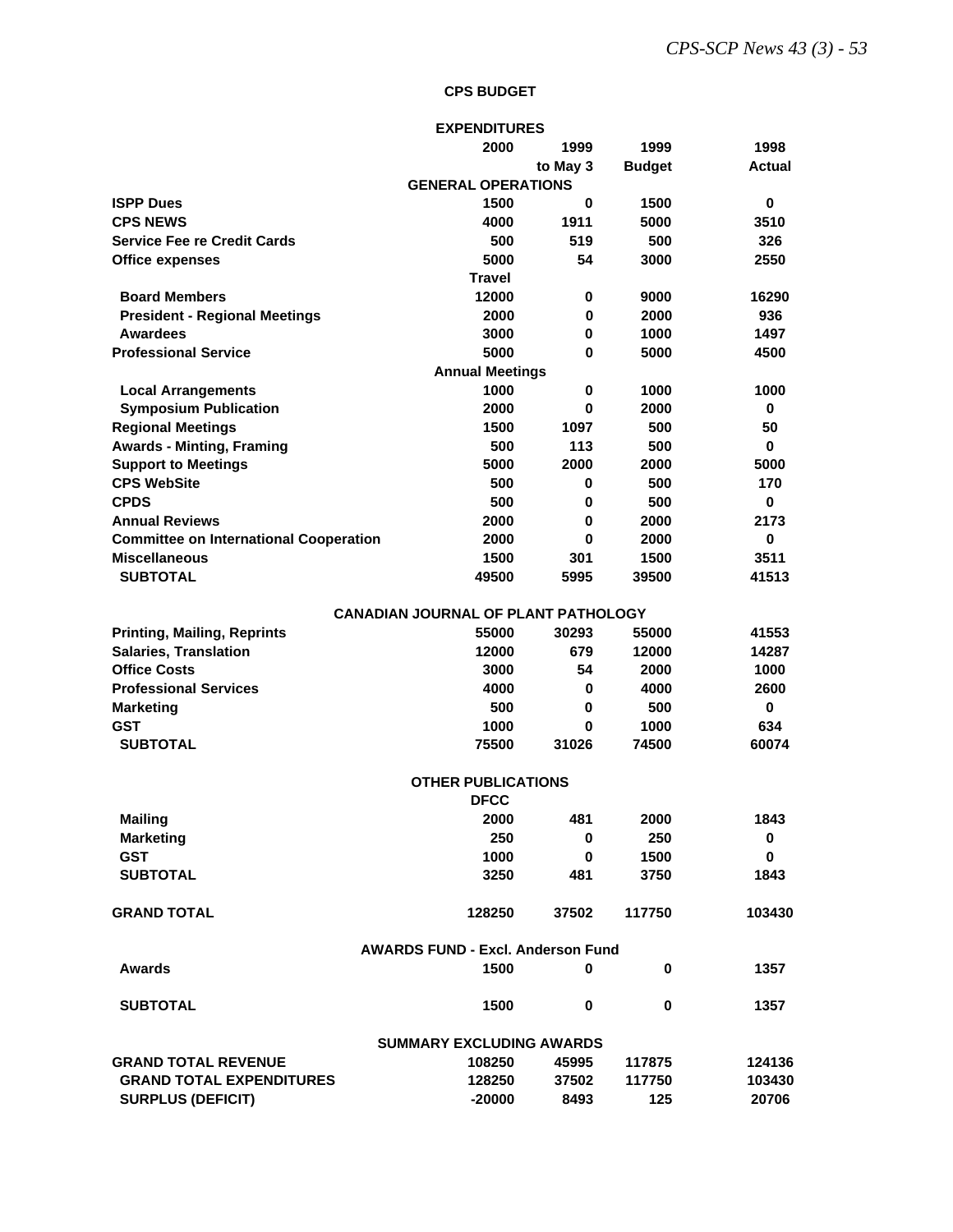# **BEST STUDENT PRESENTATION AWARDS FOR 1999**

At the recent joint meeting of the Canadian Phytopathological Society and the American Phytopathological Society, held in Montreal, Quebec, the CPS Awards Committee (D. Cuppels, V. Higgins, L. Couture, K. Rashid and, substituting for R. Knox, J. Gracia-Garza) read and rated 13 student posters. The winners of the competition were:

Dr. Siva Sabaratnam (recent Ph.D., University of Western Ontario; supervisor, Dr. James Traquair; address: Agriculture and Agri-Food Canada, 1391 Sandford St, London, ON N5V 4T3). Poster title: Insertion of a luciferase gene cassette into a streptomycetous biocontrol agent.

Shannon J. Deeks (M.Sc. student, Simon Fraser University; supervisors, Dr. Z. K. Punja and Dr. S. Shamoun; address: Canadian Forest Service, Pacific Forestry Centre, 506 W. Burnside Road, Victoria, BC V8Z 1M5). Poster title: Histopathological examination of western hemlock dwarf mistletoe infected with potential biocontrol fungi.

Siva and Shannon will each receive a oneyear membership in CPS, a suitably-engraved plaque and one hundred dollars. The monies for these awards come from the legacy of the late Professor T.C. Vanterpool and funds donated in honour of the late Dr. and Mrs. D.L. Bailey.

CONGRATULATIONS SIVA AND SHANNON!

**Michèle Heath** (University of Toronto) gave an invited talk on "The Cell Biology of Interactions between Plant Cells and Biotrophic Fungal Parasites" at the 9th International Congress of Molecular Plant-Microbe Interactions in Amsterdam at the end of July. At the International Botanical Congress in St. Louis, Missouri, she spoke on "The Hypersensitive Response of Plants to Plant Pathogens" in a session on Programmed Cell Death in Plants.

# **People New Members**

**Students:** Carrie Dooh (ON), Lawrence Osborne (Nebraska, USA), Shaukat Ali (North Dakota, USA) Wajahat Khan (PQ), Martin Filon (PQ)

**Regular:** Arthur Lamey (North Dakota, USA), Ken K. Ng (BC)

**Sustaining Associate:** MidWest Food Products Inc.

*Shannon Deeks and Siva Sabratnam won student paper/poster presentation awards at the CPS meeting. They will be given free CPS membership for Y2K.*

# **Employment**

I am seeking full-time/term employment as a biologist, extension worker or laboratory technician in plant pathology, plant science, science or biology. I have an M.Sc. in plant pathology. Areas of knowledge, experience and interest include general plant pathology, biological control and environmental studies. Familair with field and horticultural crops. Extensive work experiences as biologist with Agriculture and Agri-Food Canada, extension plant pathologist with the government of British Columbia and as a laboratory technician. Am enthusiastic, knowledgeable and hard-working. Willing to relocate.

Please contact me at: Phone: (204) 489-3638 525 Montrose Street, Winnipeg, MB Canada, R3M 3M3 Albert Calman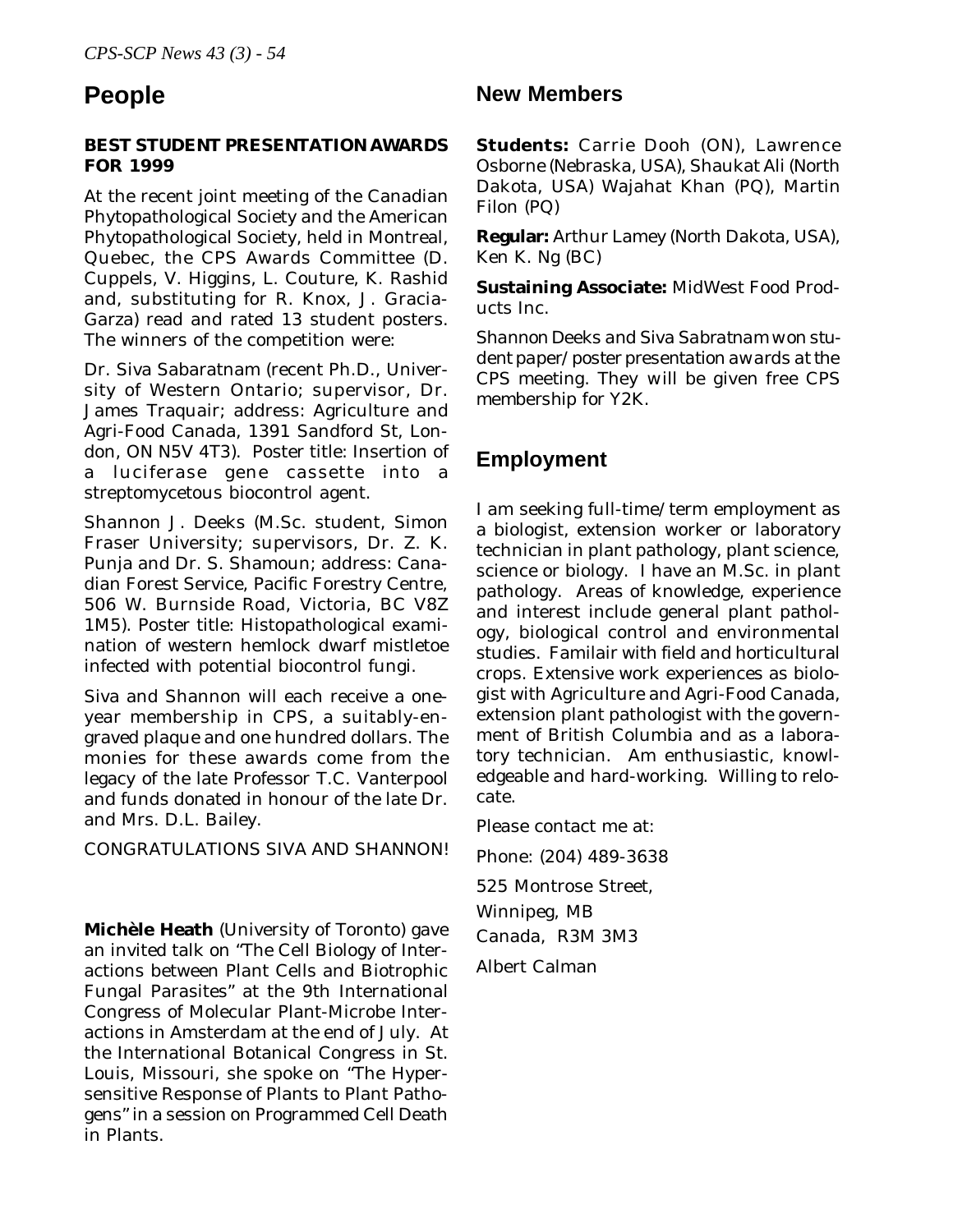# **Coming Events**

# NOTICE OF MEETING

The Saskatchewan Regional Group of the CPS will meet jointly with the Saskatchewan Advisory Council (SAC) Plant Disease Sub-council starting on Monday, November 15<sup>th</sup> 1999. The meeting will be held in the Atrium Building at Innovation Place (north of the university campus). The meeting is tentatively scheduled to start at 10:00 am, depending on the number of presentations. Lunch is available at Boffins Café in the Atrium Building. All CPS members and other interested persons are invited to attend. The SAC Plant Disease Sub-council will continue to meet Tuesday, November 16<sup>th</sup> from 9:00 a.m. to 11:00 am to discuss other business. Anyone interested in discussing and making recommendations on plant disease issues that impact Saskatchewan is welcome to attend the SAC meeting.

This year, the meeting will start with the CPS business session and disease reporting. Please give a mini presentation (3-5 min in length) if you have conducted crop disease survey or have reports of disease in 1999. We are also looking forward to people giving a formal presentation. Presentations should be kept to 15-20 minutes in length and abstracts can be published in the *Canadian Journal of Plant Pathology*. Brief, informal talks describing your current and/or potential research projects, disease problems you have been aware of, or novel techniques you are using would also be welcome. If you have an item that you would like to discuss at the meeting, please let us know and we will add it to the agenda.

In the evening, there will be a social at a local restaurant. Spouses and friends are welcome to attend. If a facility is available, there will be an after-dinner speaker. Any volunteers?

Please let us know by October 22<sup>nd</sup> if you will be attending the meeting and/or the social, and whether or not you are interested in giving a presentation. Further details will be provided in late October regarding the final agenda and location of the social.

AgrEvo Canada Inc. And Social Agreement and Security And Security And Security And Security And Security And Security And Security And Security And Security And Security And Security And Security And Security And Security 203-407 Downey road Box 1030 Saskatoon, Saskatchewan Swift Current, SK STN 4L8 S9H 3X2 Tel: (306) 477-9446 Tel: (306) 778-7262 Fax: (306) 477-9491 Fax: (306) 773-9123

Jean Liu Ron Knox CPS Regional Representative Chair SAC Plant Disease Sub-council

# **Western Forum On Pest Management**

# **October 17 - 19, 1999 Conference Center, Penticton Inn 333 Martin Street, Penticton, BC**

Tel 250-492-3600 Fax 250-492-3601 Reservations: 1-800-665-2221

| <b>Date</b>    | <b>Committee</b>                                                                                                               | Time                                          | Room               |
|----------------|--------------------------------------------------------------------------------------------------------------------------------|-----------------------------------------------|--------------------|
| Sunday Oct 17  | Western Forum - reception/registration                                                                                         | 1900 - 2300                                   | Salon D            |
| Monday Oct 18  | <b>Registration - Conference Center Foyer</b><br><b>Western Committee on Plant Diseases</b><br>Western Committee on Crop Pests | $0700 - 0800$<br>$0800 - 2000$<br>0800 - 1730 | Salon C<br>Salon B |
| Tuesday Oct 19 | <b>Western Forum Annual Meeting</b>                                                                                            | $0800 - 1200$                                 | Salon C            |
|                |                                                                                                                                |                                               |                    |

Room Rates: \$54 + tax / night single or double / upgrade \$64 + tax / night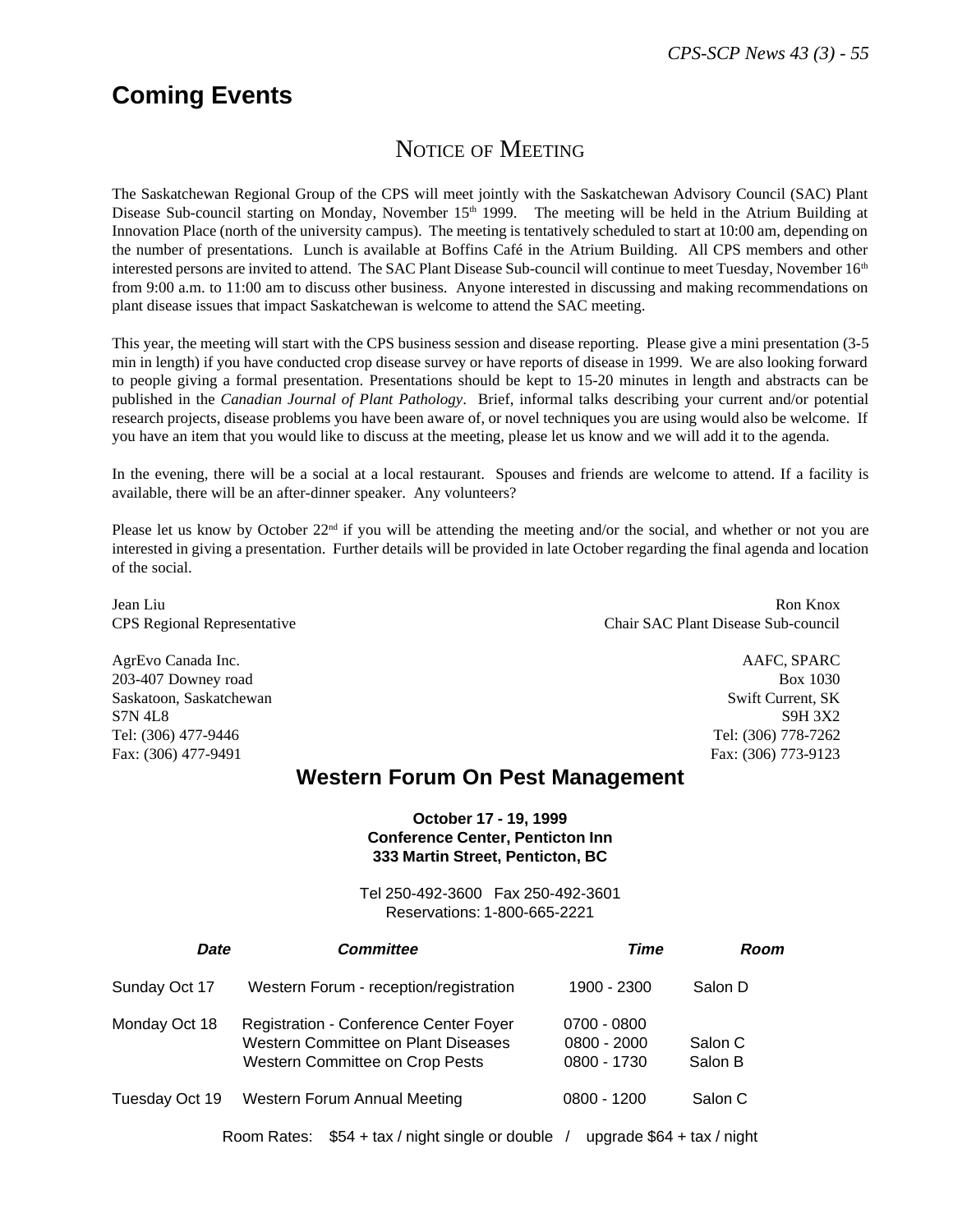Canadian Agri-Food Research Council/Conseil de recherches agro-alimentaires du Canada

#### Canadian Workshop on Fusarium Head Blight

Preliminary Agenda

 Crowne Plaza - Ballroom November 28-30 1999 Sunday November 28, 1999 12:00 Registration. 12:00 - 13:15 Set up posters 13:15 Welcome CRC, Director Jim Bole CARC, Chair Norris Hoag Emerging Issues: Chair Chair Chair Chair Relly Turkington 13:30 - 13:50 Emerging issues - overview André Comeau 13:50 - 14:10 Food safety Tina Kuiper-Goodman 14:10 - 14:30 1996 Ontario epidemic - aftermath Art Schaafsma 14:30 - 14:50 Developing threat of FHB to Randy Clear Saskatchewan and Alberta 14:50 - 15:10 Coffee 15:10 - 15:30 Emergency registration: Folicur Industry / Veldon Sorenson PMRA / Kit Nelson 15:30 - 15:50 Mycotoxins and their detection Dave Abramson 15:50 - 16:20 Epidemics - why, when, how Tim Paulitz 16:20 - 17:30 View posters 19:00 - 22:00 Reception Monday November 29 07:30 - 12:00 Registration Plenary Session: 08:25 Welcome Chair Malcolm Morrison Keynote Address: 08:30 - 09:00 Global status of FHB and health issues David Miller 09:00 - 09:20 Canadian overview Dilantha Fernando 09:20 - 09:40 United States overview Bob Stack 09:40 - 10:00 Coffee Industry Issues: Chair Chair Randy Clear Impact of FHB on: 10:00 - 10:20 'The bottom line': producer Cam Henry/Dennis Garlick perspective 10:20 - 10:40 End-use functionality Jim Dexter 10:40 - 11:00 Commercial milling and baking Paul Brennan 11:00 - 11:20 Feed contamination Joe Kendall 11:20 - 11:40 Malting and brewing 11:40 - 12:00 Marketing Michael Brophy

12:00 - 13:15 \* Lunch. View posters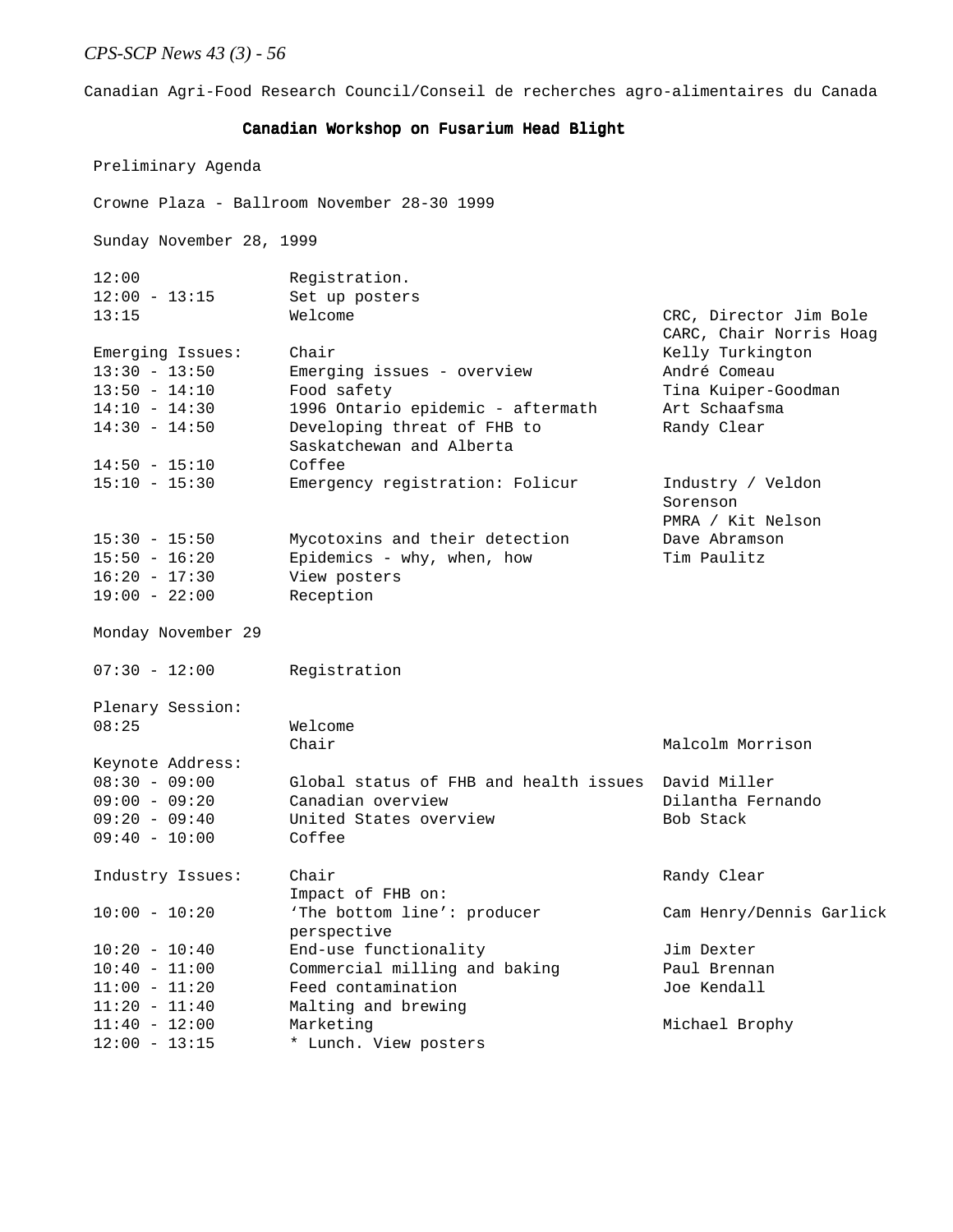Management: Technical Session A:

| 1. Breeding for Resistance         |                                              |                        |
|------------------------------------|----------------------------------------------|------------------------|
|                                    | Chair                                        | Richard Martin         |
| $13:15 - 13:35$                    | Wheat (Spring and Winter)                    | Fred Townley-Smith     |
| $13:35 - 13:55$                    | Barley                                       | Bill Legge             |
| $13:55 - 14:15$                    | Corn                                         | Lana Reid              |
| $14:15 - 14:25$                    | Oats                                         | Brent McCallum         |
| 2. Other Measures                  |                                              |                        |
| $14:25 - 14:45$                    | Chemical Control                             | Marcia McMullen        |
| $14:45 - 15:05$                    | Residue Management                           | Ruth Dill-Macky        |
| $15:05 - 15:25$                    | Seed-borne Fusarium                          | Jeannie Gilbert        |
| 15:30                              | Pick up Coffee                               |                        |
| $15:30 - 16:30$                    | Priorities and Needs:                        | Chair - Jim Helm       |
|                                    | Breakout Groups 1                            |                        |
|                                    |                                              | Facilitators           |
|                                    | Breeding and Genetics                        | Les Shugar             |
|                                    | Prevention of Spread                         | Myriam Fernandez       |
|                                    | Industry issues                              | Karen Dupchak          |
|                                    | Biotechnology                                | Thérèse Ouellet        |
| $16:30 - 17:15$                    | Reports from breakout groups                 |                        |
| $17:15 - 18:30$                    | View Posters                                 |                        |
| Tuesday November 30, 1999          |                                              |                        |
| Management<br>Technical Session B: |                                              |                        |
|                                    |                                              |                        |
|                                    | 3. Biotechnology and Genetics of Resistance: |                        |
|                                    | Chair                                        | Randy Giroux           |
| $08:30 - 08:50$                    | Fusarium pathogens                           | Bob Bowden             |
| $08:50 - 09:10$                    | Advances in biotechnology                    | Steve Gleddie          |
| $09:10 - 09:30$                    | New sources of resistance                    | George Fedak           |
| $09:30 - 09:50$                    | Molecular markers in the host                | Doug Procunier         |
| $09:50 - 10:30$                    | Discussion with Coffee                       |                        |
| 4. Discussion and resolutions:     |                                              |                        |
| $10:30 - 11:15$                    | Strategies for Solving FHB Problems:         | Chair - Harvey Voldeng |
|                                    | Breakout Groups 2                            |                        |
|                                    |                                              | Facilitators           |
|                                    | Wheat                                        | Jeannie Gilbert        |
|                                    | Barley                                       | Brian Rossnagel        |
|                                    | Corn/oats                                    | Art Schaafsma          |
|                                    | Consumer Issues                              | Daryl Embury           |
| $11:15 - 12:00$                    | Reports from breakout groups                 |                        |
| $12:00 - 12:20$                    | General Discussion and resolutions           |                        |
| $12:20 - 12:30$                    | Wrap-up                                      | Andy Tekauz            |
| 12:30                              | Take down posters                            |                        |
| $12:30 - 13:30$                    | * Lunch                                      |                        |
| $13:30 - 17:00$                    | 1. Fusarium identification workshop. CGC     |                        |
|                                    | 2. Use of 'Quick Tests' to measure DON. CGC  |                        |

\* Monday and Tuesday lunches provided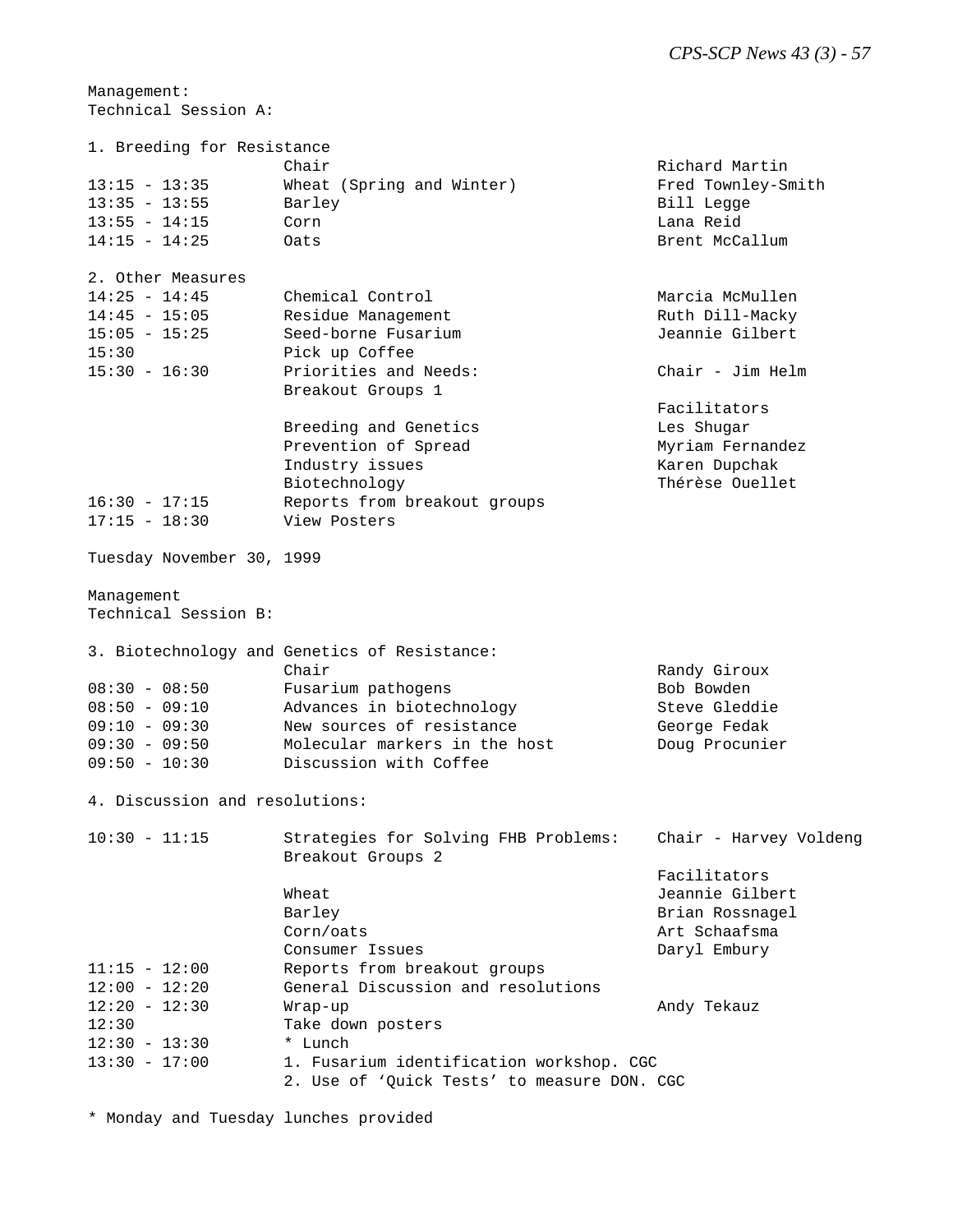### **«Ravageurs nouveaux et en ré-émergence»**

### *Par Odile Carisse*

Les 9 et 10 juin 1999 se tenait, au Centre Culturel Fernand-Charest à St-Jean-sur-Richelieu (Québec), la 91ème réunion annuelle de la Société de Protection des Plantes du Québec. Cette société scientifique est l'une des plus anciennes en Amérique du Nord et comme à chaque année, la réunion annuelle a attiré une centaine de personnes œuvrant dans le domaine de la phytoprotection.

Cette année, le thème de la rencontre était **«Ravageurs nouveaux et en ré-émergence»**. Au cours des dernières décennies, beaucoup d'efforts ont été déployés pour contrer les ravageurs. Plusieurs techniques de détection et de répression ont été développées, ce qui a permis d'éliminer plusieurs ravageurs bien que pour plusieurs, la lutte reste à finir. Les écosystèmes, qu'ils soient agricoles ou forestiers sont constamment en évolution. Certains ravageurs perdent de leur importance économique alors que d'autres apparaissent ou réapparaissent. De plus, la mise en pratique de nouvelles méthodes de production a, dans certains cas, favorisé le développement de ravageurs déjà présents ou tout bonnement créé de nouveaux problèmes de phytoprotection.

Quatre conférenciers invités sont venus présenter leurs réflexions sur de nouveaux problèmes reliés à la phytoprotection. Le Dr Suzanne Warwick, du CRECO à Ottawa, est venue parler des risques associés à l'utilisation de plant transgéniques. Elle a brossé un portrait des recherches dans le domaine. Elle nous a également parlé des conséquences de l'utilisation de plantes transformées sur les communautés de mauvaises herbes. Sous ce thème, elle a parlé des problèmes potentiels lorsque les plantes modifiées génétiquement deviennent des plantes nuisibles ou lorsqu'il y a transfert de matériel génétique, incluant la résistance aux herbicides, vers des plantes nuisibles plus ou moins proches génétiquement. Mme Warwick a conclu en soulignant la nécessité de mieux étudier les impacts écologiques de la culture commerciale de plantes transformées génétiquement.

Le Dr Stephen Goodwin, de l'Université Purdue, a présenté ses travaux de recherche sur le suivi moléculaire des nouvelles races de

# **"New and Re-emerging pests"**

### *By Odile Carisse*

The 91<sup>st</sup> annual congress of the Quebec Society for the Protection of Plants was held at the Centre Fernand Charest, in St-Jean-sur-Richelieu, Quebec on June 9 and 10. This scientific society is one of the oldest in North America devoted to plant protection. Similarly to previous years, the annual congress attracted about a hundred people interested in the protection of plants.

This year, the meeting's theme was **"New and Re-emerging pests"**. In the last few decades, great efforts have been focused on plant pest and disease control. Although the challenge continues for many pests and diseases, numerous detection and control techniques have been developed, permitting the management of a large number of pests. Ecosystems, be they agricultural or forestry, are continually evolving. Certain pests decline in economic importance, whereas others appear where previously unknown or regain their importance. New crop-management practices have, in certain cases, favored minor pests or created new plant protection problems.

 It is in this context that four main speakers presented their views on new plant protection problems. Dr. Suzanne Warwick, from the Eastern Cereal and Oilseed Research Centre talked about transgenic crops. She presented a picture of the research done and described the current status of commercial production of transgenic crops in Canada. She explained that transgenic crops have the potential to change weed communities and populations in three principal ways, via the: 1) escape and proliferation of the transgenic plants as 'weedy' volunteers with subsequent displacement of the crop, weed and/or natural vegetation; 2) hybridization with and transgene infiltration into related weedy and/or wild native species, resulting in invigorated weeds and/or alteration of natural gene frequencies in native species; and 3) genetic changes in populations of unrelated species. She also focused on the need to study the ecological impacts of commercial use of transgenic plants.

Dr. Stephen Goodwin from Purdue University presented his work on molecular tracking of new migrations of an old pathogen. He explained that late blight of potato and tomato,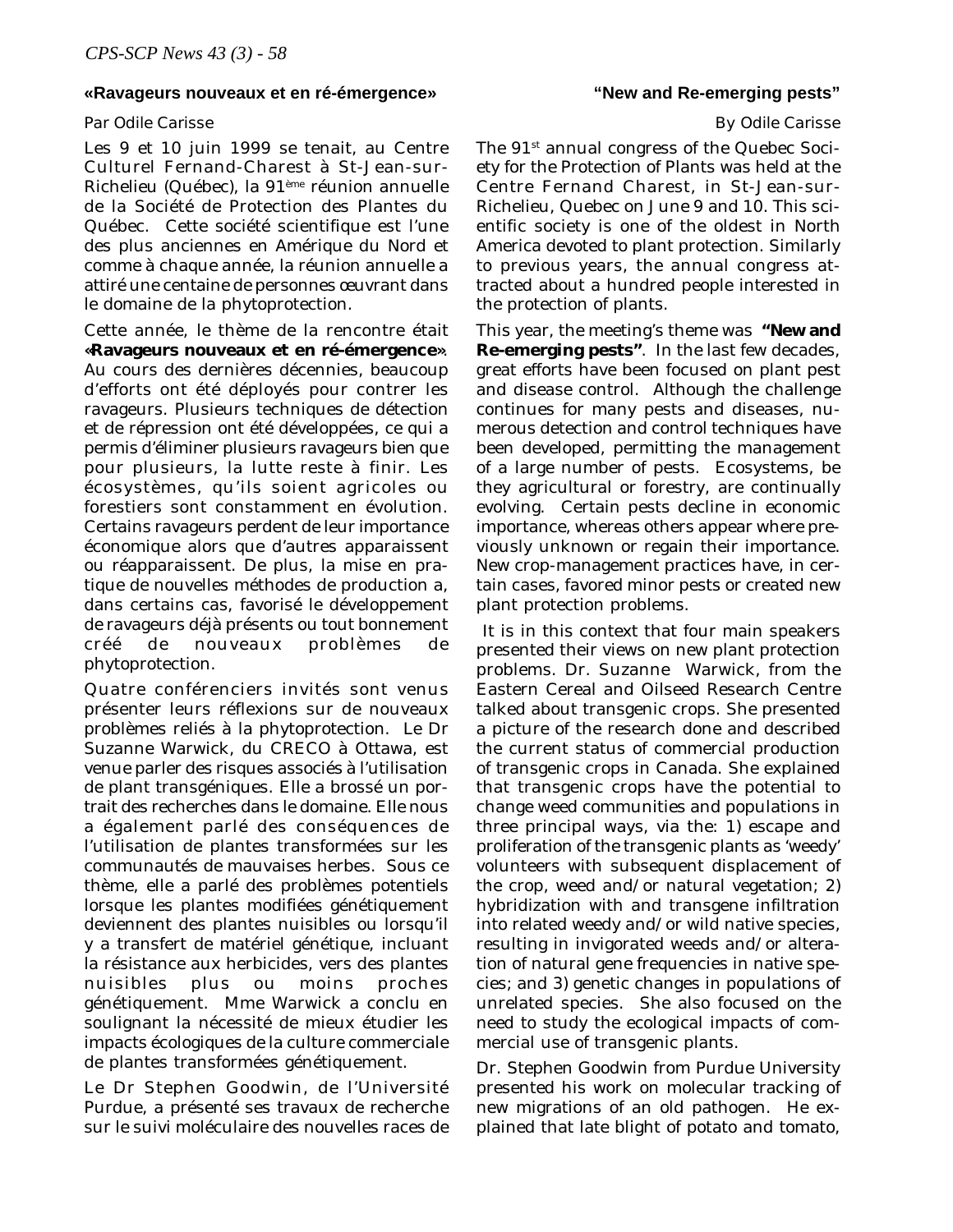*Phytophthora infestans*, agent responsable de la brûlure tardive de la pomme de terre et de la tomate (mildiou)*.* Il a expliqué que cette maladie était bien contrôlée par les fongicides jusqu'en 1980 en Europe et jusqu'en 1990 en Amérique. C'est à ce moment que des changements importants dans les populations de *P. infestans* ont été observés. Le Dr Goodwin a expliqué que cette nouvelle population, composée surtout du type A2, est moins sensible aux fongicides et beaucoup plus aggressive. Il a également expliqué comment, à l'aide d'outils de détection moléculaire, il a été possible de retracer la migration de ces nouvelles populations. Selon lui, l'arrivée de la race A2 aux Etats-Unis et au Canada s'est probablement faite en 1989, par l'entremise de plants de tomates contaminés provenant du Mexique. Selon le Dr Goodwin, les outils moléculaires permettront de suivre les changements dans les populations de *P. infestans* et ainsi d'ajuster les stratégies de lutte.

Lorsqu'on parle de nouveaux ravageurs, on ne peut ignorer le longicorne asiatique, un insecte qui fait beaucoup parler de lui. Le Dr James Appleby de l'Université de l'Illinois a présenté les problèmes causés par cet insecte ainsi que par le *Tomicus piniperda***.** Il a expliqué que les premières infestations de longicorne ont été observées dans le Long Island et à New York en 1996. En 1998, des infestations importantes ont été rapportées à Chicago. L'insecte provient de la Chine et a probablement été introduit en Amérique par l'intermédiaire de bois infesté. Une particularité de cet insecte est qu'il attaque les arbres en bonne santé. Le Dr Appleby a expliqué les mesures prophylactiques et de quarantaine sévères qui ont été imposées dans les zones infestées afin d'enrayer le problème.

Le Dr Appleby a également parlé d'un autre insecte qui a fait son apparition en 1992 en Ohio : le *Tomicus piniperda*. Cet insecte est maintenant présent dans la région des Grands Lacs. Le *T. piniperda*, natif d'Europe, attaque plusieurs espèces de pins, toutefois il n'est économiquement important que pour l'industrie des sapins de Noël. Des mesures prophylactiques ont permis réduire les dommages et d'éviter la propagation de l'insecte. Dr Appleby a également souligné l'importance de bien informer le public lors de

caused by the oomycete *Phytophthora infestans*, was effectively controlled for decades in most developed countries by careful crop sanitation and judicious use of fungicides. This changed during the mid-1980s in Europe and the early 1990s in the United States and Canada. Disease control failures were accompanied by huge changes in the pathogen populations. New populations of the pathogen composed mainly of A2 mating type showed high levels of fungicide resistance, usually were more virulent, and were much more aggressive than the previous populations. Dr. Goodwin explained how molecular markers revealed that the new populations rapidly replaced the populations that occurred previously and helped to reconstruct the probable paths of migration. Migrations into the United States and Canada probably occurred by movement of infected tomato fruits from coastal production zones in northwestern Mexico. He highlighted the importance of preventing pathogen migrations and of the use of molecular markers for detection and tracking of new genotypes.

One of the most important new pests of forest trees is the Asian longhorned beetle (*Anoplophora glabripennis*). Dr. James E. Appleby, from the University of Illinois presented two new insect pests the Asian longhorned beetle, and the pine shoot beetle. The first established infestation of Asian longhorned beetle in North America was discovered in several areas of Long Island, New York in 1996. In 1998 another infestation was found in parts of Chicago, Illinois. The beetle is native to China, Korea, and Japan. It is suspected to have arrived in North America in infested wood products from Asia. Unlike most native longhorned beetles, which attack dead, dying, or stressed trees, ALB appears to attack healthy trees as well. Dr. Appleby also described the quarantine regulations that were imposed in all infested areas.

Dr Appleby also spoke about another new pest discovered in 1992 in Ohio, the pine shoot beetle (PSB), *Tomicus piniperda*, a black beetle, about 6 mm long. The beetle has now been detected in southeastern Canada and much of the Great Lakes region. PSB is native to Europe and attacks many pine species. It was probably imported from Europe in pine wood. The Christmas tree industry is most concerned about this beetle because infested ar-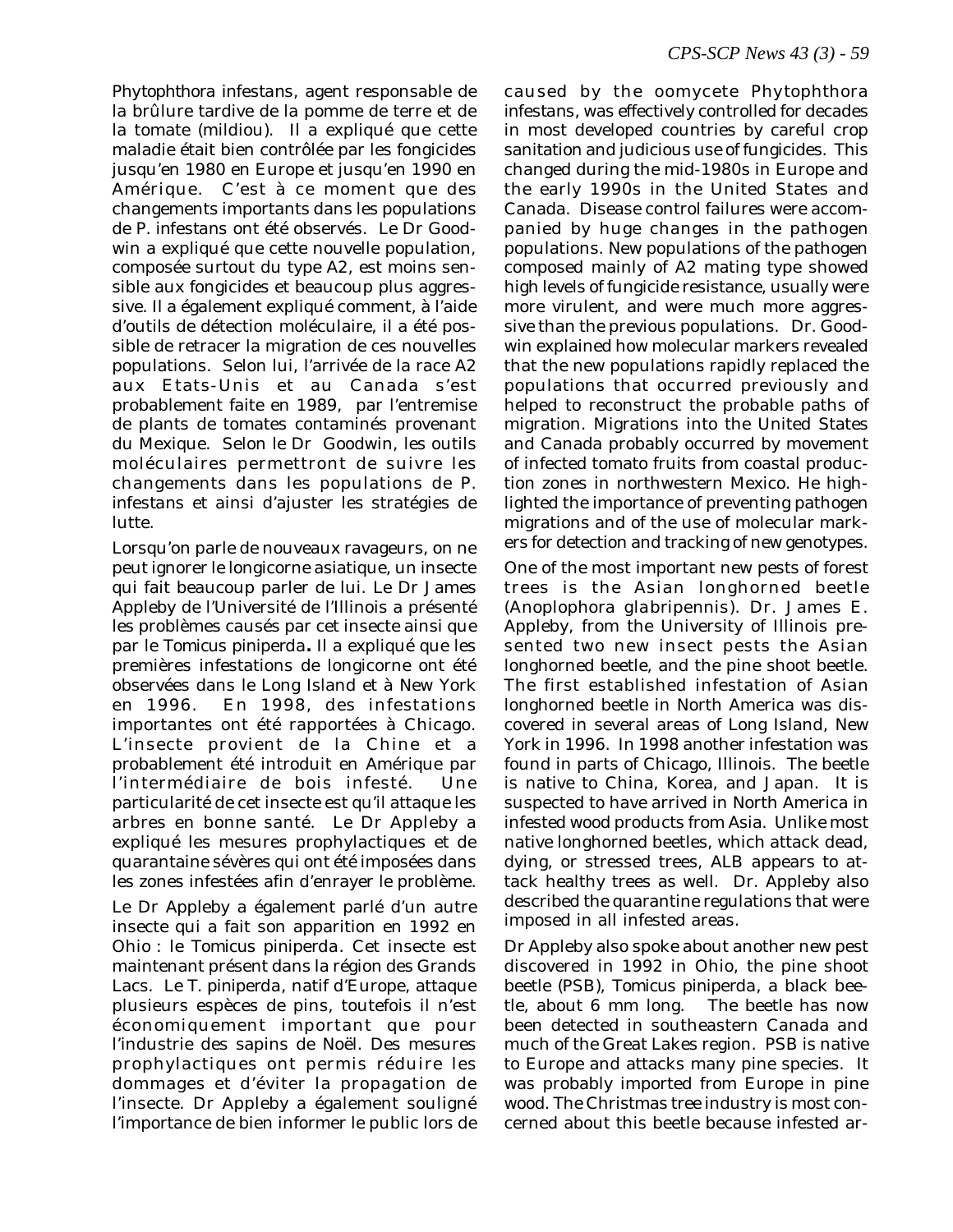### campagnes d'éradication.

Le symposium s'est terminé par une présentation sur l'invasion des Caraïbes, par la cochenille de l'hibiscus, faite par le Dr Laurent Sagarra de P.R. Trinidad Ltd. M. Sagarra a expliqué que, suite à l'introduction accidentelle de cette cochenille dans l'île de Grenade en 1994, les infestations se sont répandues sur pratiquement toutes les îles des Caraïbes. La plupart des méthodes de lutte traditionnelle, dont la lutte chimique et physique, se sont avérées inefficaces. C'est dans ce contexte que trois prédateurs naturels ont été sélectionnés, deux coccinelles prédatrices (*Cryptolaemus montrouzieri* Mulsant et *Scymnus coccivora* Ramkrisna [Coleoptera: Coccinellidae) et un parasitoïde (*Anagyrus kamali* Moursi [Hymenoptera: Encyrtidae]). *A. kamali* et *C. montrouzieri* se sont avérés très efficaces pour maintenir les populations de cochenilles sous le seuil économique.

Dans le cadre du colloque, quatre chercheurs sont venus parler de nouveaux ravageurs ou de nouvelles problématiques en phytoprotection. M. Michel Lacroix, agronomephytopathologiste au Laboratoire de Diagnostic en phytoprotection du Ministère de l'Agriculture, des Pêcheries et de l'Alimentation du Québec a parlé des maladies qui semblent prendre de l'importance, soit parce que le problème est nouveau soit parce qu'il est difficile à régler. Depuis sa création, en 1986, le Laboratoire de Diagnostic a traité quelque 25 000 échantillons dont 67% ont été identifiés comme étant des maladies parasitaires et 33% des problèmes non parasitaires. M. Lacroix a aussi souligné quelques problèmes nouveaux dont les maladies virales (Impatiens necrotic spot virus (INSV) et Tomato spotted wilt virus (TSWV)); les maladies bactériennes en réémergence telles le chancre bactérien de la tomate (*Clavibacter michiganensis* subsp. *Michiganensis*), la brûlure bactérienne du framboisier (*Erwinia amylovora),* la tache bactérienne des crucifères (*Xanthomonas campestris* pv. *armoraciae*) et des géraniums (*Xanthomonas campestris pv. pelargonii* ) et la nécrose marginale de la laitue (*Xanthomonas campestris* pv. *vitians* ). De nouvelles maladies fongiques ont également fait leur apparition particulièrement le chancre sec de la tomate (*Acremonium strictum*) et la pourriture du fruit sur melon et poivron (*Phytophthora capsici* ).

eas are quarantined and even if allowed to sell trees within the quarantined area, trees with dead twigs remain unsold. Dr Appleby concluded by discussing the importance of public education about the Asian longhorned beetle and the pine shoot beetle through newspaper articles, leaflets, videos, seminars, and the Internet is important. Often an informed public can discover an infestation before it has a chance to spread.

The symposium ended with the presentation of M. Laurent Sagarra from P.R. Trinidad Ltd. on the hibiscus mealybug, *Maconellicoccus hirsutus* Green (Homoptera Pseudococcidae) infestation in the Caribbean. M Sagarra explained that since its accidental introduction into the island of Grenada in 1994, *M. hirsutus*, commonly named the pink or hibiscus mealybug (HMB), has been inexorably spreading through the Caribbean where it has become a major pest on several crops in 24 Caribbean islands. Physical and chemical control methods were ineffective so biological control appeared as the most suitable method to manage the HMB populations. Three natural enemies were selected: the predatory beetles *Cryptolaemus montrouzieri* Mulsant and *Scymnus coccivora* Ramkrisna [Coleoptera: Coccinellidae] and the parasitoid *Anagyrus kamali* Moursi [Hymenoptera: Encyrtidae]. *A. kamali* and *C. montrouzieri* were highly effective in bringing HMB populations under control.

A colloquium on new regional problems followed the symposium. M. Michel Lacroix, from the diagnostic laboratory of the Quebec Ministry of Agriculture made the first presentation. Since 1986, 25 000 samples were received and analyzed. Among these samples 67% were caused by plant pathogens and the remaining ones were non-pathogenic problems.

M. Lacroix described some new and/or reemerging problems among which the necrotic spot virus (INSV), the Tomato spotted wilt virus (TSWV) on ornamentals and vegetables and the Potato virus X (PVX) on greenhouse tomato. He explained that bacterial diseases are gaining in importance among which *Clavibacter michiganensis* subsp. *michiganensis* on tomato, *Erwinia amylovora* on raspberry, *Xanthomonas campestris* pv. *armoraciae* and *campestris pv. pelargonii* on cabbage and geranium and *X. campestris* pv.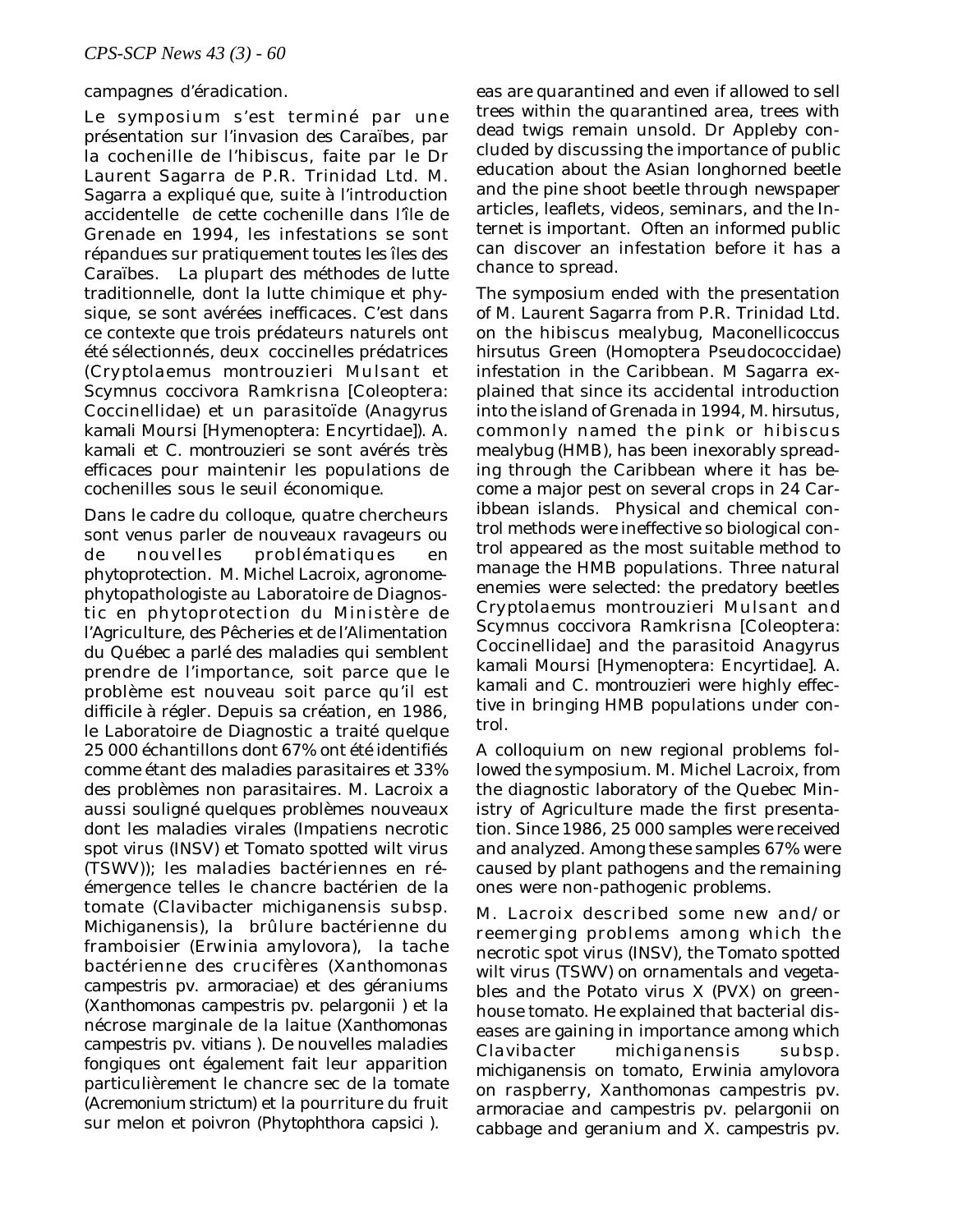Mme Vicky Toussaint du CRDH d'Agriculture et Agroalimentaire Canada nous a ensuite parlé d'une nouvelle maladie bactérienne de la laitue causée par *Xanthomonas campestris* pv. *vitians* : la nécrose marginale. Elle a parlé de la sensibilité différentielle des cultivars de laitue, des traitements de semences et de l'efficacité des bactéricides. Elle a également mis en évidence le caractère épiphyte de cette bactérie qui rend la lutte difficile puisque la bactérie peut contaminer des plants sans toutefois causer de symptômes. En effet, des essais en serres ont démontré que la bactérie est disséminée par l'eau d'irrigation par aspersion. Mme Toussaint a parlé des projets de recherche en cours sur cette bactérie dont le développement d'outils de détection et la mise en place d'une méthode de lutte biologique basée sur la compétition entre les bactéries colonisatrices des feuilles de laitue.

Le Dr Timothy Paulitz de l'Université McGill a ensuite parlé d'une maladie en ré-émergence : la fusariose du blé (*Fusarium graminearum*). Il a décrit les symptômes et les problèmes reliés à la présence de mycotoxines. Le Dr Paulitz explique la résurgence de la maladie par la présence d'étés particulièrement chauds et humides au cours des dernières années et l'adoption, par les producteurs, de techniques de travail minimum du sol. La lutte est problématique du fait qu'il n'y a pas de variétés résistantes et que la lutte chimique n'est pas rentable. Le Dr Paulitz a ensuite présenté ses travaux de recherche sur l'épidémiologie du champignon pathogène et sur la possibilité de développer une approche de lutte biologique.

Finalement, le Dr Daniel Coderre, du Département des Sciences Biologiques de l'Université du Québec à Montréal, a parlé de l'impact de l'introduction de prédateurs exotiques sur les coccinelles indigènes. Selon le Dr Coderre, les invasions biologiques peuvent avoir des conséquences négatives majeures sur les espèces indigènes et possiblement sur la productivité d'un écosystème. Il a expliqué que bien que les conséquences négatives de l'introduction d'espèces exotiques soient le plus souvent attribuées aux espèces phytophages, l'introduction volontaire ou involontaire d'espèces utiles doit également être considérée. Le Dr Coderre a présenté les résultats d'une étude échelonnée sur une période 20 ans qui

*vitians* on lettuce. M. Lacroix also presented a few new fungal diseases including *Acremonium strictum* causing dry cankers on greenhouse tomato and *Phytophthora capsici* causing fruit rot on melon and pepper.

Vicky Toussaint from Agriculture and Agri-Food Canada and McGill University presented a new disease of lettuce caused by the bacteria *Xanthomonas campestris* pv. *vitians*. She presented the results of several experiments on commercial cultivar susceptibility, seed treatments and efficiency of bactericides. She pointed out that one characteristic of this bacterium is it's capacity to survive epiphytically on lettuce leaves without causing symptoms. This characteristic makes the control more difficult as a large number of plants can be contaminated during the greenhouse production period. In conclusion she presented the research being conducted to develop detection tools and integrated control programs that will include biological control based on microbial competition.

Dr. Timothy Paulitz from McGill University spoke on a reemerging disease: Fusarium Head Blight of Wheat. He explained that this disease caused by *Fusarium graminearum* (perfect stage = *Gibberella zeae)* is endemic in Eastern Canada and other areas with high summer rainfall. However, since 1993, the disease has become epidemic in the major wheat growing regions of North America, including the upper midwest of the US and the Prairie provinces of Canada. According to Dr. Paulitz this increase may be due to unusually high summer rainfall and reduced tillage. At present, there are no resistant cultivars and chemical control is costly and has not given consistent control. Dr. Paulitz then presented the results of the research done in his laboratory over the last 8 years.

The colloquium ended with the presentation of Dr Daniel Coderre from the University of Québec in Montréal on the impact of exotic predator introductions on indigenous beetles. Dr. Coderre explained that biological invasion may have negative impacts on indigenous species. In general the negative impacts are observed for the introduction of plant pests, however, consequences of the introduction of biological control agents must be considered. Dr. Coderre presented the results of a study carried out over a 20 year period and explained